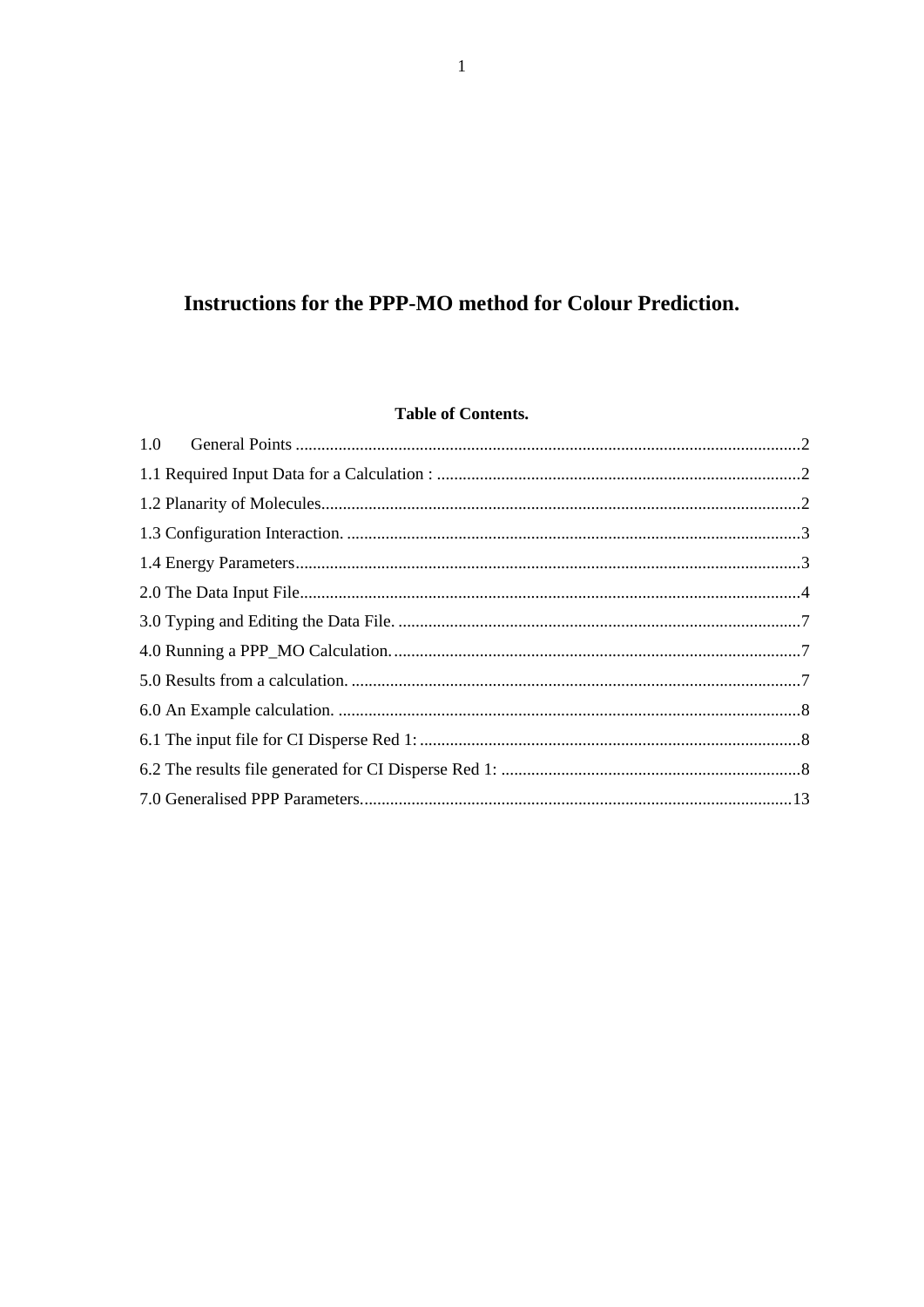#### <span id="page-1-0"></span>**1.0 General Points**

The PPP-MO method considers "relevant atoms" as those those atoms which are an integral part of the conjugated  $\pi$ -electron system, and excludes such atoms as hydrogen, alkyl substituents, etc., that are part of the sigma framework. Halogen atoms may or may not be included as  $\pi$ -centers, and both approaches can produce good results.

#### **1.1 Required Input Data for a Calculation:**

- (a) A numbering sequence for all relevant atoms.
- (b) All relevant bond lengths and bond angles

(c) The number of filled molecular orbitals (this value is equal to the number of  $\pi$ -electrons divided by 2)

(d) The charge on each relevant atomic nucleus, when all  $\pi$ -electrons have been removed (i.e. the Core Charge)

(e) The Valence State Ionization Potential (VSIP) of each relevant atom.

- (f) The Electron Affinity (EA) of each relevant atom.
- (g) The Bond Resonance Energy (β) for each pair of bonded atoms.

#### **1.2 Planarity of Molecules**

The computer needs to be instructed if the molecule is planar or non-planar. In the majority of cases better results can be obtained by assuming planarity and adjusting certain input parameters to compensate for known deviations from planarity. (For example, using βcosθ as the Bond Resonance Energy, where  $\theta$  is the angle of deviation from planarity).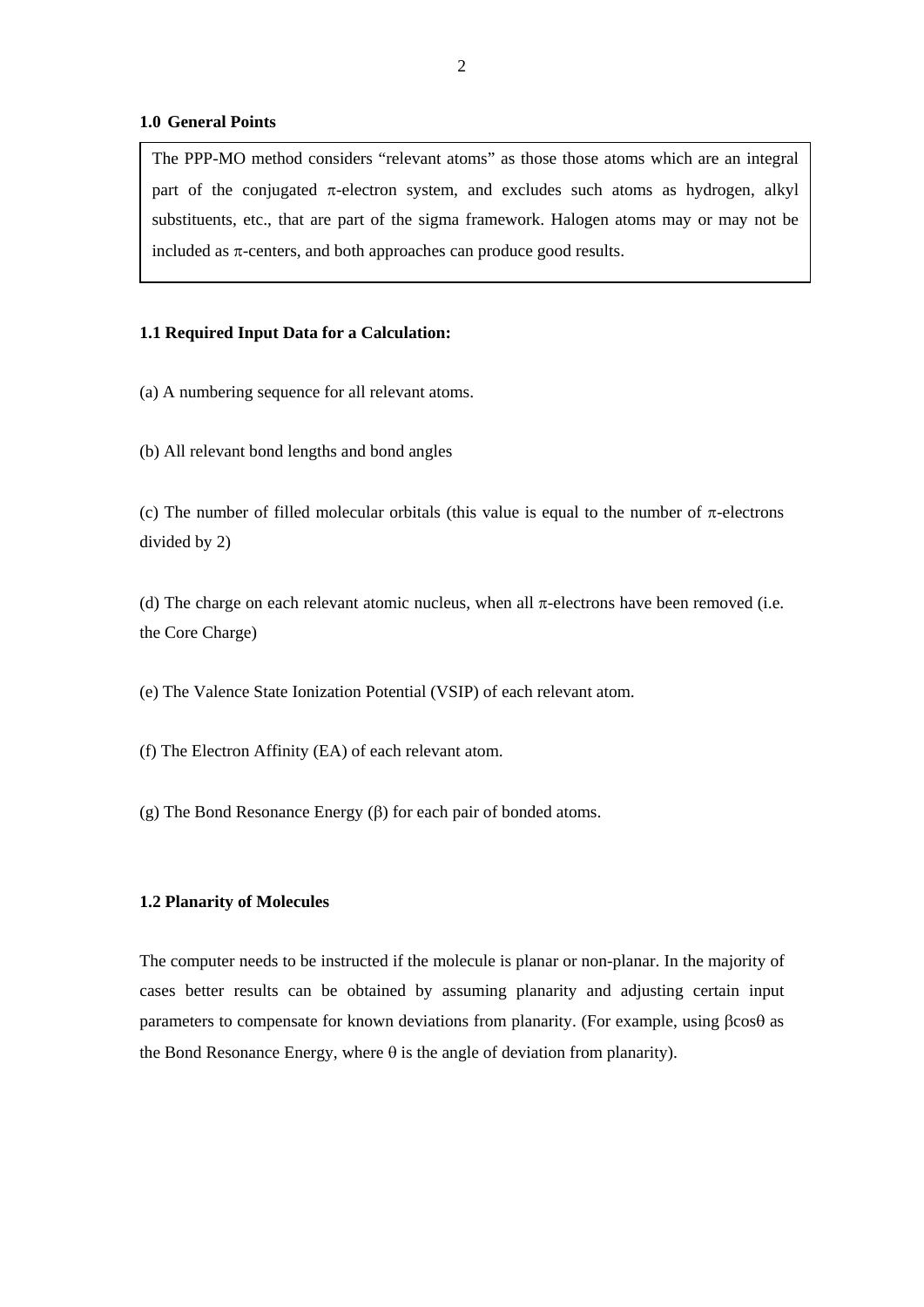#### <span id="page-2-0"></span>**1.3 Configuration Interaction.**

To improve wavelength and intensity predictions, the program modifies the first set of calculations by a process known as Configuration Interaction (CI), and the computer requires instruction as to the extent of CI required. Experience has shown that good results can be obtained by extending CI over those excited states involving all molecular orbitals between Highest Occupied Molecular Orbital [HOMO] minus two (i.e. HOMO - 2) and the HOMO plus three (i.e.  $HOMO + 3$ ). Thus the CI is extended over the nine lowest excited states.

#### **1.4 Energy Parameters**

The various energy parameters required (VSIP, EA, β) are measured in electron volts (eV) and are recorded in the attached parameter tables. It should be noted that these values are the result of many calculations with model dye structures, and are to a certain extent empirical. As such, they strictly refer to spectra measured in non-polar solvents (e.g. cyclohexane), therefore solvent effects must be taken into account when comparing predicted and actual  $\lambda_{\text{max}}$ values.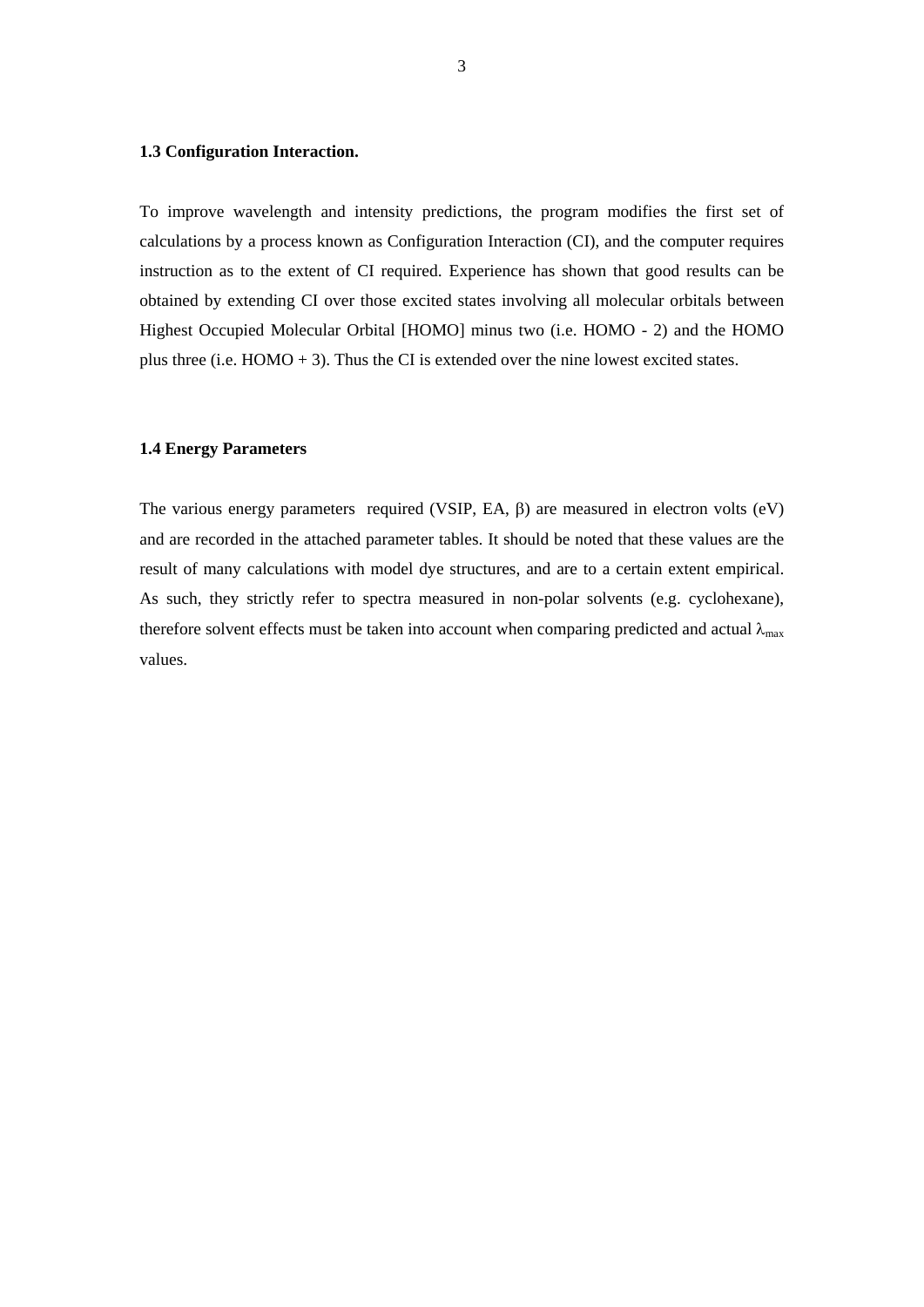### <span id="page-3-0"></span>**2.0 The Data Input File**

To generate the data input file the following steps should be adhered to $\dot{\ }$ :

(a) Draw out the molecule and devise a convenient numbering scheme. (Note. It is always a good idea to number the ring systems first and the pendant conjugated groups last).

For example, for the Michlers Hydrol Blue structure:



(b) Write out the following sequence of numbers:

$$
\begin{array}{cccc}\nA & B & C & D & E \\
F & G & & & \\
H & & & & \n\end{array}
$$

Where:

1

| Variable    | Description                                                                                              |
|-------------|----------------------------------------------------------------------------------------------------------|
| A           | Number of atoms in the $\pi$ -system                                                                     |
| B           | Program control variable (1)                                                                             |
| $\mathbf C$ | Program control variable (1)                                                                             |
| D           | Planarity variable ( $0 =$ planar, $1 =$ non-planar)                                                     |
| E           | CI control variable ( $0 = no \text{ CI}$ , $1 = \text{total CI}$ and $2 = \text{limited CI}$ treatment) |
| $\mathbf F$ | Number of upper orbitals for limited CI (i.e. when $E = 2$ )                                             |
| G           | Number of lower orbitals for limited CI (i.e. when $E = 2$ )                                             |
| H           | Number of filled orbitals (i.e. the number of $\pi$ electrons divided by 2, or the HOMO)                 |

Thus for Michlers Hydrol Blue A=15, B=1, C=1, D=0, E=2, F=11 (HOMO + 3), G=6 (HOMO - 2) and H=8 (HOMO =  $16/2$ ), thus the sequence should be:

$$
\begin{array}{c c c c c c}15&1&1&0&2\\11&6&&&&\\8&&&&&\end{array}
$$

<span id="page-3-1"></span><sup>\*</sup> It has been found that writing out the input file on paper prior to entering the data into a computer makes inputting the data file easier.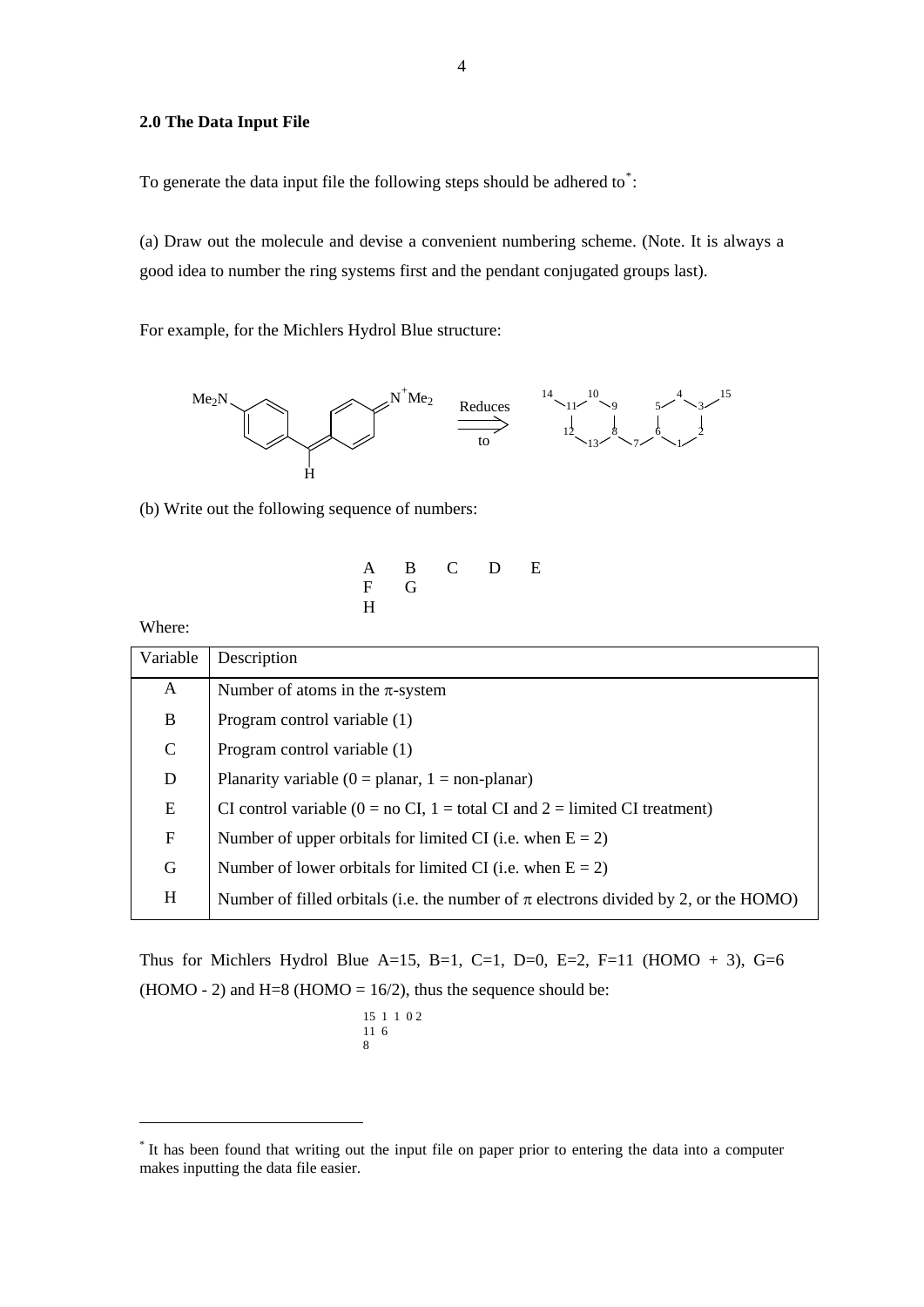(c) Write out, in the same order as your chosen numbering scheme, the VSIP values for each atom:

#### For Michlers Hydrol Blue,

11.16 11.16 11.16 11.16 11.16 11.16 11.16 11.16 11.16 11.16 11.16 11.16 11.16 12.70 12.70

(d) Write out, in the same order as your chosen numbering scheme, the Electron Affinity (EA) values for each atom:

#### For Michlers Hydrol Blue,

0.03 0.03 0.03 0.03 0.03 0.03 0.03 0.03 0.03 0.03 0.03 0.03 0.03 6.60 6.60

(e) Write out, in the same order as your chosen numbering scheme, the Core Charge (Z) values for each atom:

For Michlers Hydrol Blue, 1 1 1 1 1 1 1 1 1 1 1 1 1 2 2

The Core Charge values can be obtained by deducting the  $\pi$ -electrons on a particular atom and noting the resultant residual charge. The appropriate Core Charge values are noted in the parameter tables.

For Example:



(e) Write out all of the bond β values, specifying the relevant bonds in the following order:

-1 β A1 A2 -1

Where A1 and A2 are the previously assigned sequence numbers, and  $\beta$  is the corresponding bond resonance energy value for the bond between A1 and A2. The -1 at the start and end of the line indicates the start and end of blocks of data for the program. This allows bonds with the same energy to be grouped together for convenience.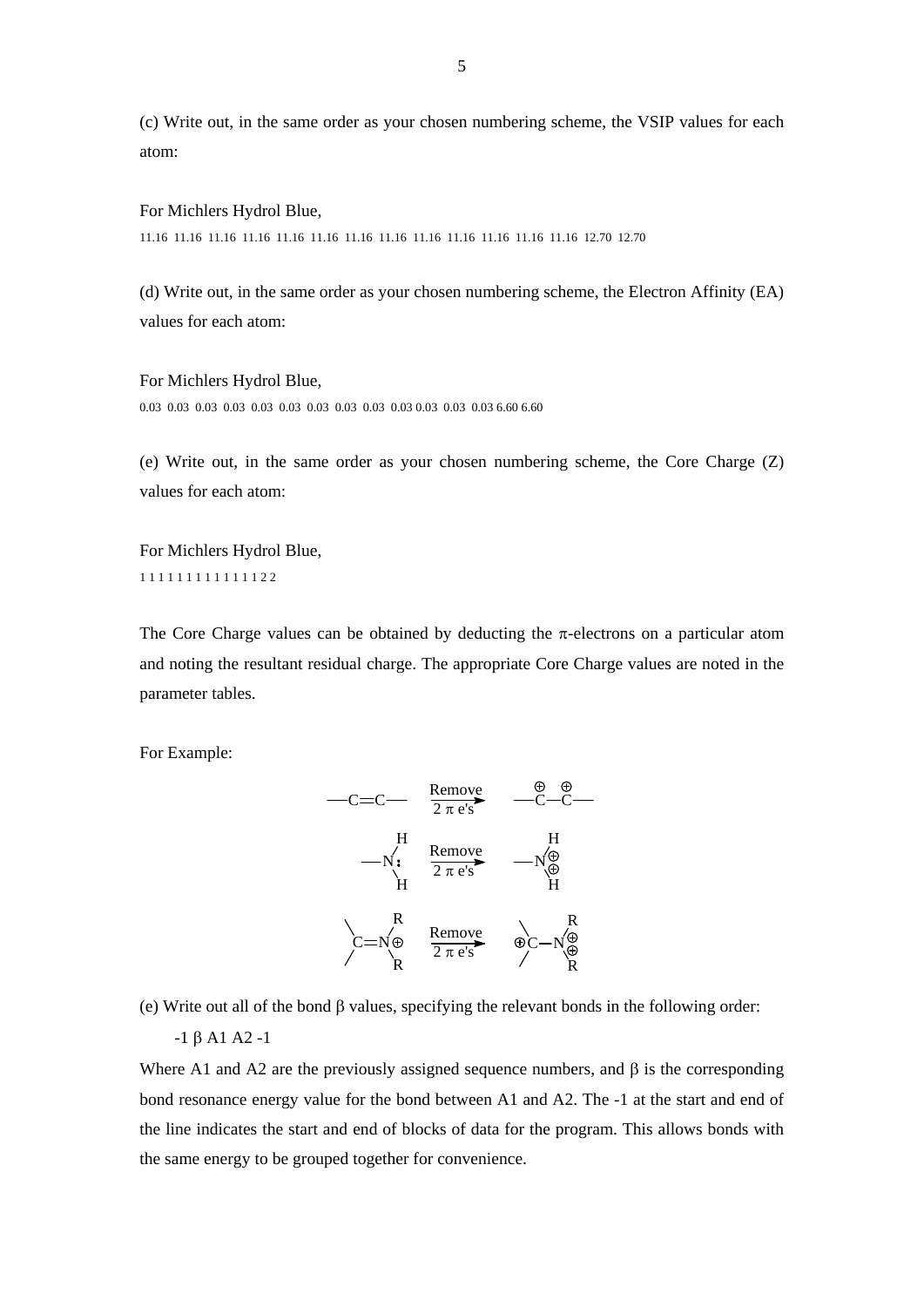$-1$   $-2.4$  1 2  $-1$  $-1$   $-2.4$  2 3  $-1$  $-1$   $-2.4$  4 5  $-1$  $-1$   $-2.4$  5 6  $-1$  $-1$   $-2.4$  6 7  $-1$  $-1$   $-2.4$  6 1  $-1$  $-1$   $-2.4$  7 8  $-1$  $-1$   $-2.4$  8 9  $-1$  $-1$   $-2.4$  9 10  $-1$  $-1$   $-2.4$  10 11  $-1$  $-1$   $-2.4$  11 12  $-1$  $-1$   $-2.4$  12 13  $-1$  $-1$   $-2.4$  13 8  $-1$  $-1$   $-2.75$  14 11  $-1$  $-1$   $-2.75$  15 3  $-1$  0

 $-1$   $-2.4$  3 4  $-1$  NOTE: This list must be terminated with a zero to signify the end of the bond resonance energy information.

This could be simplified to read;

-1 -2.4 1 2 2 3 3 4 4 5 5 6 6 7 6 1 7 8 8 9 9 10 10 11 11 12 12 13 13 8 14 11 15 3 -1  $-1$   $-2.75$  14 11  $-1$  $-1$   $-2.75$  15 3  $-1$  0

(f) The final set of input data concerns the molecular geometry. For most inter-atomic bonds the bond angles are idealized (i.e.  $120^{\circ}$  for  $sp2$  hybridized atoms,  $180^{\circ}$  for  $sp$  hybridized atoms, **108<sup>0</sup>** for **five membered rings**, etc.) The bond lengths cited in the parameter tables are adequate for calculations. The molecular geometry is written as follows:

A1 A2 X Y

Where A1 and A2 are the previously assigned sequence numbers and X is the bond length between atoms A1 and A2. Y is the bond angle, where the **1,2** bond is taken as the reference axis and the next bond (**2,3**) is specified by extending the **1,2** bond forward and measuring the angle CLOCKWISE to the **2,3** bond. The **3,4** bond is specified in the same way, relative to the **2,3** bond

#### For Michlers Hydrol Blue:

| 1  | 2  | 1.40 | 0.0       |
|----|----|------|-----------|
| 2  | 3  | 1.40 | 300.0     |
| 3  | 4  | 1.40 | 300.0     |
| 4  | 5  | 1.40 | 300.0     |
| 5  | 6  | 1.40 | 300.0     |
| 6  | 7  | 1.40 | 60.0      |
| 6  | 1  | 1.40 | 300.0     |
| 7  | 8  | 1.40 | 60.0      |
| 8  | 9  | 1.40 | 60.0      |
| 9  | 10 | 1.40 | 60.0      |
| 10 | 11 | 1.40 | 300.0     |
| 11 | 12 | 1.40 | 300.0     |
| 12 | 13 | 1.40 | 300.0     |
| 13 | 8  | 1.40 | 300.0     |
| 11 | 14 | 1.38 | 60.0      |
| 3  | 15 | 1.35 | 60.0<br>0 |

NOTE, The list must be terminated by a zero. Additionally it is unnecessary for every pair of atoms to have a specified bond length. The "bond lengths" are for connectivity and are used to place the nuclei, thus the rings can be left "open" but these openings require β values.

6

By way of example, Michlers Hydrol Blue could be written as: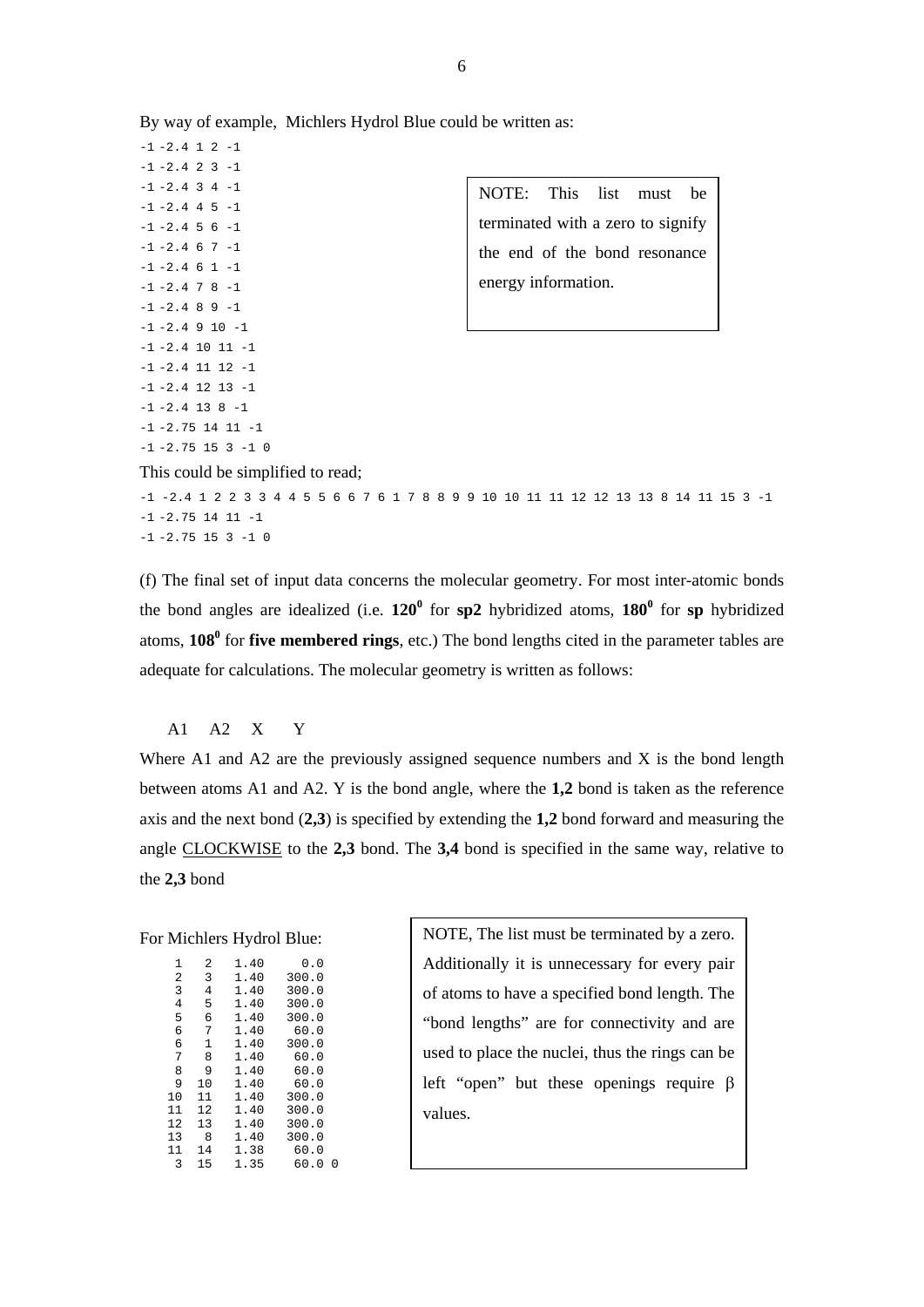### <span id="page-6-0"></span>**3.0 Typing and Editing the Data File.**

The data can be entered into a computer and saved as a text file using any available text editor; such as notepad in Microsoft Windows. The file should be saved with the file extension '.dta'

#### **4.0 Running a PPP\_MO Calculation.**

If using Microsoft Windows, start a 'command' or 'cmd' shell and change drives and directories to the directory where the PPP executable files are stored. It may be convenient to place the input data file in the same directory. At the DOS-prompt type the name of the program, **PPP**. The program will invite you to enter the input file name. This should be provided without the file extension. For example, type 'myfile' rather than 'myfile.dta' or the program will report an error.

#### **5.0 Results from a calculation.**

After running a calculation, the results will be saved in the same directory with a file extension of '.res' and, in addition, a graphical display of the geometry will be presented on screen. The results are saved as text, which can be printed after pruning any unwanted data.

The results file contains an amount of information about the molecular orbitals (such as *Eigenvectors* and *Eigenvalues* etc.) and towards the end of the file there is a section entitled "Transitions After CI". In the table is listed the first nine transitions, with the first transition usually corresponding to the  $\lambda_{\text{max}}$ . The Final two columns give the oscilator strength (which is an indication of absorption intensity) and the wavelength of absorption (in nm).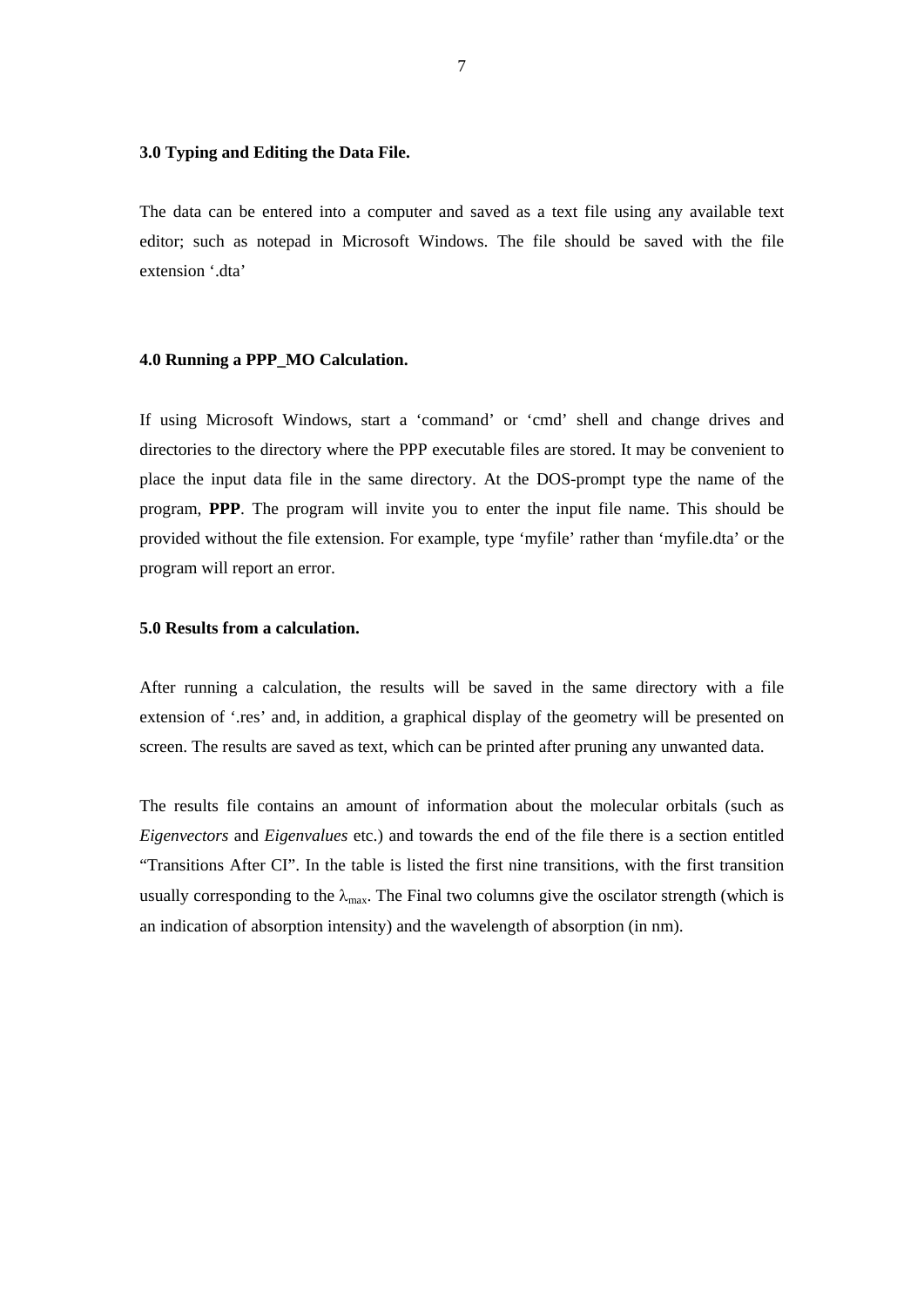<span id="page-7-0"></span>**6.1 The input file for CI Disperse Red 1:** 



```
18 1 1 0 2 13 8 10 
11.16 11.16 11.16 11.16 11.16 11.16 14.7 14.7 11.16 11.16 11.16 11.16 11.16 11.16 17.5 
24.8 21 21 
0.03 0.03 0.03 0.03 0.03 0.03 2.3 2.3 0.03 0.03 0.03 0.03 0.03 0.03 7.5 12.5 2.5 2.5 
1 1 1 1 1 1 1 1 1 1 1 1 1 1 2 2 1 1 
-1 -2.4 1 2 2 3 3 4 4 5 5 6 6 1 -1 
-1 -2.48 3 7 8 9 -1 
-1 -2.9 7 8 -1 
-1 -2.4 9 10 10 11 11 12 12 13 13 14 14 9 -1 
-1 -2.75 12 15 -1 
-1 -2.0 6 16 -1-1 -3.05 16 17 16 18 -1 0 
 1 2 1.40 0 
 2 3 1.40 60 
 3 4 1.40 60 
 4 5 1.40 60 
 5 6 1.40 60 
  3 7 1.40 300 
 7 8 1.23 300 
   9 1.40
 9 10 1.40 300 
10 11 1.40 60 
11 12 1.40 60 
12 13 1.40 60 
13 14 1.40
12 15 1.38 300 
 6 16 1.49 300
```
#### 16 17 1.21 300 16 18 1.21 60 0

#### **6.2 The results file generated for CI Disperse Red 1:**

PPP PROGRAM PASCAL VERSION BY DR.G.CASTELLANI NUMBER OF CENTRES = 18 NUMBER OF DOUBLY OCCUPIED SHELLS = 10 UPPER LIMIT OF CI 13 LOWER LIMIT OF CI 8 MAX NUMBER OF SCF ITERATIONS 15

CONVERGENCE CRITERION = 0.0001000

| RESONANCE INTEGRAL MATRIX |             |                       |                       |             |             |             |             |                       |                       |
|---------------------------|-------------|-----------------------|-----------------------|-------------|-------------|-------------|-------------|-----------------------|-----------------------|
| $0.000000 - 2.400000$     |             | 0.000000              | 0.000000              | 0.000000    | $-2.400000$ | 0.000000    | 0.000000    | 0.000000              | 0.000000              |
| 0.000000                  | 0.000000    | 0.000000              | 0.000000              | 0.000000    | 0.000000    | 0.000000    | 0.000000    |                       |                       |
| $-2.400000$               | 0.000000    | $-2.400000$           | 0.000000              | 0.000000    | 0.000000    | 0.000000    | 0.000000    | 0.000000              | 0.000000              |
| 0.000000                  | 0.000000    | 0.000000              | 0.000000              | 0.000000    | 0.000000    | 0.000000    | 0.000000    |                       |                       |
| 0.000000                  | $-2.400000$ | 0.000000              | $-2.400000$           | 0.000000    | 0.000000    | $-2.480000$ | 0.000000    | 0.000000              | 0.000000              |
| 0.000000                  | 0.000000    | 0.000000              | 0.000000              | 0.000000    | 0.000000    | 0.000000    | 0.000000    |                       |                       |
| 0.000000                  | 0.000000    | $-2.400000$           | 0.000000              | $-2.400000$ | 0.000000    | 0.000000    | 0.000000    | 0.000000              | 0.000000              |
| 0.000000                  | 0.000000    | 0.000000              | 0.000000              | 0.000000    | 0.000000    | 0.000000    | 0.000000    |                       |                       |
| 0.000000                  | 0.000000    |                       | $0.000000 - 2.400000$ | 0.000000    | $-2.400000$ | 0.000000    | 0.000000    | 0.000000              | 0.000000              |
| 0.000000                  | 0.000000    | 0.000000              | 0.000000              | 0.000000    | 0.000000    | 0.000000    | 0.000000    |                       |                       |
| $-2.400000$               | 0.000000    | 0.000000              | 0.000000              | $-2.400000$ | 0.000000    | 0.000000    | 0.000000    | 0.000000              | 0.000000              |
| 0.000000                  | 0.000000    | 0.000000              | 0.000000              | 0.000000    | $-2.000000$ | 0.000000    | 0.000000    |                       |                       |
| 0.000000                  | 0.000000    | $-2.480000$           | 0.000000              | 0.000000    | 0.000000    | 0.000000    | $-2.900000$ | 0.000000              | 0.000000              |
| 0.000000                  | 0.000000    | 0.000000              | 0.000000              | 0.000000    | 0.000000    | 0.000000    | 0.000000    |                       |                       |
| 0.000000                  | 0.000000    | 0.000000              | 0.000000              | 0.000000    | 0.000000    | $-2.900000$ |             | $0.000000 - 2.480000$ | 0.000000              |
| 0.000000                  | 0.000000    | 0.000000              | 0.000000              | 0.000000    | 0.000000    | 0.000000    | 0.000000    |                       |                       |
| 0.000000                  | 0.000000    | 0.000000              | 0.000000              | 0.000000    | 0.000000    | 0.000000    | $-2.480000$ |                       | $0.000000 - 2.400000$ |
| 0.000000                  | 0.000000    | 0.000000              | $-2.400000$           | 0.000000    | 0.000000    | 0.000000    | 0.000000    |                       |                       |
| 0.000000                  | 0.000000    | 0.000000              | 0.000000              | 0.000000    | 0.000000    | 0.000000    |             | $0.000000 - 2.400000$ | 0.000000              |
| $-2.400000$               | 0.000000    | 0.000000              | 0.000000              | 0.000000    | 0.000000    | 0.000000    | 0.000000    |                       |                       |
| 0.000000                  | 0.000000    | 0.000000              | 0.000000              | 0.000000    | 0.000000    | 0.000000    | 0.000000    |                       | $0.000000 - 2.400000$ |
| 0.000000                  | $-2.400000$ | 0.000000              | 0.000000              | 0.000000    | 0.000000    | 0.000000    | 0.000000    |                       |                       |
| 0.000000                  | 0.000000    | 0.000000              | 0.000000              | 0.000000    | 0.000000    | 0.000000    | 0.000000    | 0.000000              | 0.000000              |
| $-2.400000$               |             | $0.000000 - 2.400000$ | 0.000000              | $-2.750000$ | 0.000000    | 0.000000    | 0.000000    |                       |                       |
| 0.000000                  | 0.000000    | 0.000000              | 0.000000              | 0.000000    | 0.000000    | 0.000000    | 0.000000    | 0.000000              | 0.000000              |
| 0.000000                  | $-2.400000$ | 0.000000              | $-2.400000$           | 0.000000    | 0.000000    | 0.000000    | 0.000000    |                       |                       |
| 0.000000                  | 0.000000    | 0.000000              | 0.000000              | 0.000000    | 0.000000    | 0.000000    | 0.000000    | $-2.400000$           | 0.000000              |
| 0.000000                  | 0.000000    | $-2.400000$           | 0.000000              | 0.000000    | 0.000000    | 0.000000    | 0.000000    |                       |                       |
| 0.000000                  | 0.000000    | 0.000000              | 0.000000              | 0.000000    | 0.000000    | 0.000000    | 0.000000    | 0.000000              | 0.000000              |
| 0.000000                  | $-2.750000$ | 0.000000              | 0.000000              | 0.000000    | 0.000000    | 0.000000    | 0.000000    |                       |                       |
| 0.000000                  | 0.000000    | 0.000000              | 0.000000              | 0.000000    | $-2.000000$ | 0.000000    | 0.000000    | 0.000000              | 0.000000              |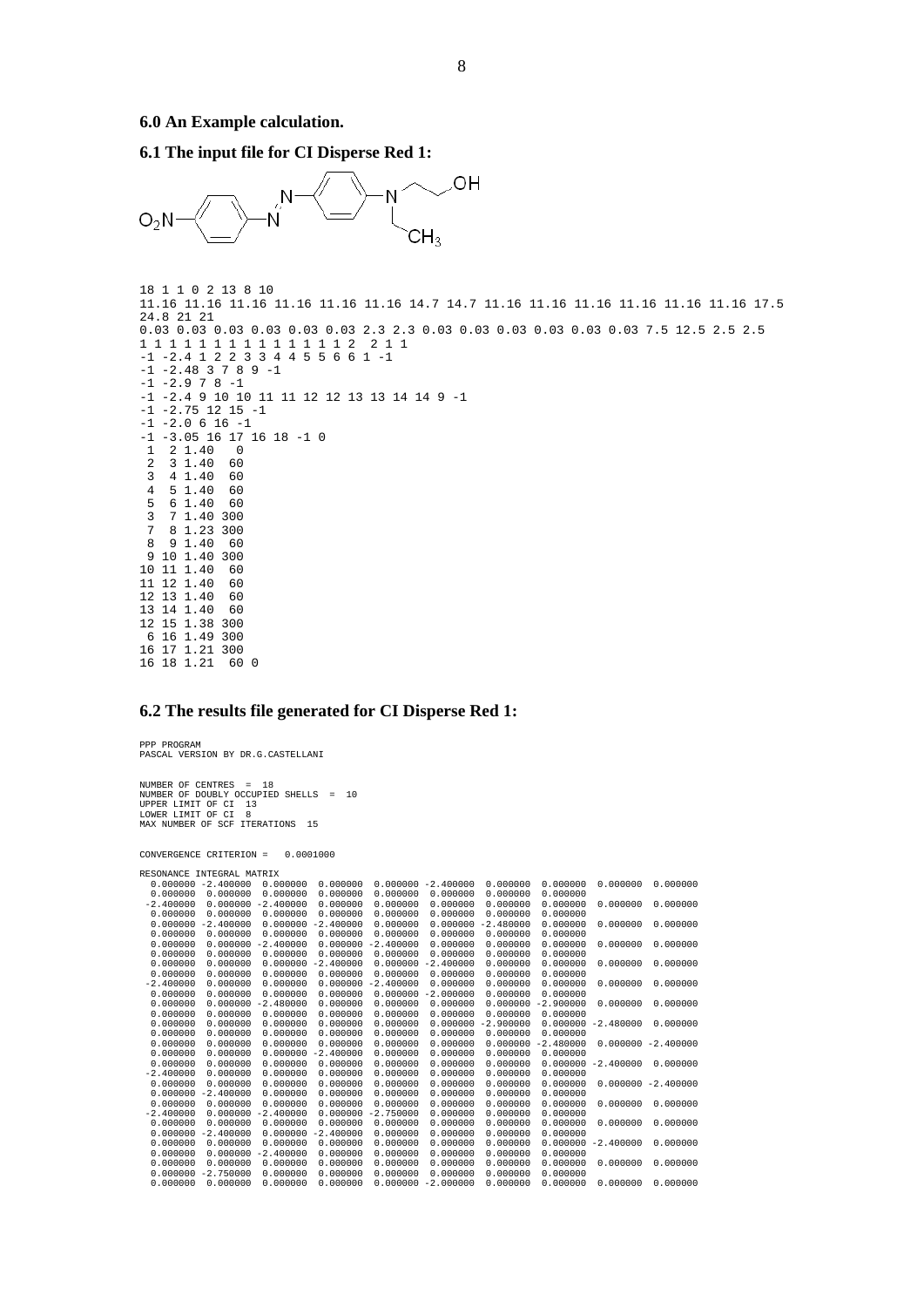| 7.127885<br>2.424878<br>8.376678<br>1.400010<br>8.621299<br>3.704053<br>4.703277<br>4.117627<br>3.704046<br>5.516959<br>2.424866<br>6.305613<br>1.400000<br>7.689129<br>0.000000<br>8.316291<br>1.400000<br>7.735421<br>2.424872<br>6.361979<br>2.800003<br>9.696106<br>2.407572<br>2.503227<br>2.799848 | 7.280434<br>2.800003<br>8.621293<br>2.424878<br>9.077707<br>2.424872<br>4.931408<br>2.718983<br>4.199993<br>4.117627<br>2.799993<br>4.931408<br>2.424872<br>6.305613<br>1.400000<br>6.916555<br>0.000000<br>6.361978<br>1,400000<br>5.003280<br>2.424872<br>8.296294<br>1.380000<br>3.789215<br>10.066061 10.558861 | 6.305613<br>2.424872<br>7.689130<br>2.800003<br>8.316296<br>1.400000<br>4.117622<br>2.279228<br>3.704048<br>3.577270<br>2.424866<br>4.703277<br>2.800003<br>5.966806<br>2.424872<br>6.305613<br>1.400000<br>5.516954<br>0.000000<br>4.117622<br>1.400000<br>7.669323<br>2.407570<br>4.290003<br>9.806098<br>3.594604 4.765204 5.005911<br>10.928274 11.309161 10.448882 9.054897 12.667482<br>4.198234 5.005911 4.765199<br>10.482382 11.110009 10.478373 9.088912 12.490007                                                                                                                                                                                                                                                                                                                                                                                                                                                                                                                            | 4.931407<br>1.400000<br>6.305613<br>2.424872<br>2.424869<br>2.718978<br>3.543850<br>2.424869<br>4.703280<br>1.400000<br>5.946831<br>2.424878<br>7.127885<br>2.800003<br>7.280434<br>2.424872<br>6.305613<br>1.400000<br>4.931407<br>0.000000<br>8.602004<br>3.685159<br>3.789210<br>4.198229 | 8.602004<br>0.000000<br>9.958938<br>1.400000<br>6.916560 10.449427<br>3.704051<br>6.285901<br>4.703283<br>5.579993<br>5.966811<br>4.179993<br>7.127888<br>3.685161<br>7.689130<br>2.407570<br>6.305613<br>3.685159<br>2.503219<br>8.406282 11.932632<br>2.799842<br>3.594594 | 3.789210<br>1.400000<br>2.503219<br>0.000000<br>1.490000<br>4.200003<br>5.690003<br>4.931419<br>6.394349<br>6.305623<br>7.778283<br>7.280441<br>8.708135<br>8.376678 8.621299<br>8.621293 9.077707<br>6.916560<br>8.406282<br>9.958938 10.449427<br>1.490000<br>0.000000<br>2.342457<br>1.210000<br>2.342457<br>1.210000 | 4.198229<br>3.704051<br>2.799842<br>4.200003<br>2.342457<br>0.000000<br>6.381626<br>1.230000<br>7.225877<br>2.279228<br>8.574455<br>3.543848<br>9.604125<br>4.703277<br>2.407572 10.066061 10.928274 10.482382<br>4.931408<br>1.380000 10.558861 11.309161 11.110009<br>8.316296 4.117622<br>9.806098 10.448882 10.478373<br>2.718978<br>9.054897<br>6.285901<br>0.000000 11.932632 12.667482 12.490007<br>5.690003<br>1.210000<br>6.381626<br>0.000000<br>6.381627<br>2.095780 | 4.765199<br>4.703283<br>3.594594<br>4.931419<br>2.342457<br>1.230000<br>6.381627<br>0.000000<br>6.910024<br>1.400000<br>8.310020<br>2.424866<br>9.093534<br>3.704046<br>4.199993<br>3.704048<br>2.424869<br>9.088912<br>5.579993<br>6.394349<br>1.210000<br>7.225877<br>2.095780<br>6.910024<br>0.000000 | 1.400000<br>1,400000<br>2.424866<br>1.400000<br>4.179993<br>8.574455 | 5.966811 7.127888<br>6.305623 7.280441<br>2.279228 3.543848<br>2.424866<br>0.000000 1.400000<br>0.000000<br>1.400000<br>2.799993 2.424872<br>2.424866 2.800003<br>2.424878<br>3.685161<br>7.778283 8.708135<br>9.604125<br>8.310020 9.093534 |
|----------------------------------------------------------------------------------------------------------------------------------------------------------------------------------------------------------------------------------------------------------------------------------------------------------|---------------------------------------------------------------------------------------------------------------------------------------------------------------------------------------------------------------------------------------------------------------------------------------------------------------------|---------------------------------------------------------------------------------------------------------------------------------------------------------------------------------------------------------------------------------------------------------------------------------------------------------------------------------------------------------------------------------------------------------------------------------------------------------------------------------------------------------------------------------------------------------------------------------------------------------------------------------------------------------------------------------------------------------------------------------------------------------------------------------------------------------------------------------------------------------------------------------------------------------------------------------------------------------------------------------------------------------|----------------------------------------------------------------------------------------------------------------------------------------------------------------------------------------------------------------------------------------------------------------------------------------------|------------------------------------------------------------------------------------------------------------------------------------------------------------------------------------------------------------------------------------------------------------------------------|--------------------------------------------------------------------------------------------------------------------------------------------------------------------------------------------------------------------------------------------------------------------------------------------------------------------------|---------------------------------------------------------------------------------------------------------------------------------------------------------------------------------------------------------------------------------------------------------------------------------------------------------------------------------------------------------------------------------------------------------------------------------------------------------------------------------|----------------------------------------------------------------------------------------------------------------------------------------------------------------------------------------------------------------------------------------------------------------------------------------------------------|----------------------------------------------------------------------|----------------------------------------------------------------------------------------------------------------------------------------------------------------------------------------------------------------------------------------------|
| ATOMIC COORDINATES                                                                                                                                                                                                                                                                                       |                                                                                                                                                                                                                                                                                                                     |                                                                                                                                                                                                                                                                                                                                                                                                                                                                                                                                                                                                                                                                                                                                                                                                                                                                                                                                                                                                         |                                                                                                                                                                                                                                                                                              |                                                                                                                                                                                                                                                                              |                                                                                                                                                                                                                                                                                                                          |                                                                                                                                                                                                                                                                                                                                                                                                                                                                                 |                                                                                                                                                                                                                                                                                                          |                                                                      |                                                                                                                                                                                                                                              |
| X-COORDS<br>0.000000<br>0.000000                                                                                                                                                                                                                                                                         |                                                                                                                                                                                                                                                                                                                     |                                                                                                                                                                                                                                                                                                                                                                                                                                                                                                                                                                                                                                                                                                                                                                                                                                                                                                                                                                                                         |                                                                                                                                                                                                                                                                                              |                                                                                                                                                                                                                                                                              |                                                                                                                                                                                                                                                                                                                          | $0.000000$ $0.000000$ $0.000000$ $0.000000$                                                                                                                                                                                                                                                                                                                                                                                                                                     | 0.000000                                                                                                                                                                                                                                                                                                 |                                                                      | 0.000000 0.000000 0.000000                                                                                                                                                                                                                   |
| Y-COORDS<br>0.000000<br>$-1.065221$                                                                                                                                                                                                                                                                      | 0.147214                                                                                                                                                                                                                                                                                                            | 0.000000 1.212435                                                                                                                                                                                                                                                                                                                                                                                                                                                                                                                                                                                                                                                                                                                                                                                                                                                                                                                                                                                       | 2.424872<br>1.359651 1.359657                                                                                                                                                                                                                                                                |                                                                                                                                                                                                                                                                              |                                                                                                                                                                                                                                                                                                                          | 2.424878 1.212446 1.212435 0.147219 0.147219 -1.065221<br>0.147214 1.212452 2.260344                                                                                                                                                                                                                                                                                                                                                                                            | 0.164565                                                                                                                                                                                                                                                                                                 |                                                                      |                                                                                                                                                                                                                                              |
| Z-COORDS<br>0.000000<br>7.614986                                                                                                                                                                                                                                                                         | 1.400000<br>8.314988                                                                                                                                                                                                                                                                                                | 2.100002                                                                                                                                                                                                                                                                                                                                                                                                                                                                                                                                                                                                                                                                                                                                                                                                                                                                                                                                                                                                | 7.614991 6.214991                                                                                                                                                                                                                                                                            |                                                                                                                                                                                                                                                                              |                                                                                                                                                                                                                                                                                                                          | 1.400005 0.000005 -0.700002 3.500002 4.114994 5.514994 6.214986<br>9.694988 -2.190002 -2.794999 -2.795007                                                                                                                                                                                                                                                                                                                                                                       |                                                                                                                                                                                                                                                                                                          |                                                                      |                                                                                                                                                                                                                                              |
| ATOMIC IONISATION POTENTIALS                                                                                                                                                                                                                                                                             |                                                                                                                                                                                                                                                                                                                     | 11.160000 11.160000 11.160000 11.160000 11.160000 11.160000 14.700000 14.700000 11.160000 11.160000<br>11.160000 11.160000 11.160000 11.160000 17.500000 24.800000 21.000000 21.000000                                                                                                                                                                                                                                                                                                                                                                                                                                                                                                                                                                                                                                                                                                                                                                                                                  |                                                                                                                                                                                                                                                                                              |                                                                                                                                                                                                                                                                              |                                                                                                                                                                                                                                                                                                                          |                                                                                                                                                                                                                                                                                                                                                                                                                                                                                 |                                                                                                                                                                                                                                                                                                          |                                                                      |                                                                                                                                                                                                                                              |
| ATOMIC ELECTRON AFFINITIES<br>0.030000                                                                                                                                                                                                                                                                   |                                                                                                                                                                                                                                                                                                                     | $0.030000$ $0.030000$ $0.030000$ $0.030000$ $0.030000$ $0.030000$ $2.300000$<br>$0.030000$ $0.030000$ $0.030000$ $7.500000$ $12.500000$ $2.500000$                                                                                                                                                                                                                                                                                                                                                                                                                                                                                                                                                                                                                                                                                                                                                                                                                                                      |                                                                                                                                                                                                                                                                                              |                                                                                                                                                                                                                                                                              |                                                                                                                                                                                                                                                                                                                          |                                                                                                                                                                                                                                                                                                                                                                                                                                                                                 | 2.500000                                                                                                                                                                                                                                                                                                 | 2.300000 0.030000                                                    | 0.030000                                                                                                                                                                                                                                     |
| ATOMIC VIRTUAL CHARGES<br>1.000000<br>HUCKEL APPROXIMATION                                                                                                                                                                                                                                               |                                                                                                                                                                                                                                                                                                                     | $1.000000$ $1.000000$ $1.000000$ $1.000000$ $1.000000$ $1.000000$ $1.000000$ $1.000000$<br>1.000000 1.000000 1.000000                                                                                                                                                                                                                                                                                                                                                                                                                                                                                                                                                                                                                                                                                                                                                                                                                                                                                   |                                                                                                                                                                                                                                                                                              |                                                                                                                                                                                                                                                                              | 2.000000 2.000000                                                                                                                                                                                                                                                                                                        | 1.000000                                                                                                                                                                                                                                                                                                                                                                                                                                                                        | 1.000000                                                                                                                                                                                                                                                                                                 |                                                                      | 1.000000 1.000000                                                                                                                                                                                                                            |
|                                                                                                                                                                                                                                                                                                          |                                                                                                                                                                                                                                                                                                                     |                                                                                                                                                                                                                                                                                                                                                                                                                                                                                                                                                                                                                                                                                                                                                                                                                                                                                                                                                                                                         |                                                                                                                                                                                                                                                                                              |                                                                                                                                                                                                                                                                              |                                                                                                                                                                                                                                                                                                                          |                                                                                                                                                                                                                                                                                                                                                                                                                                                                                 |                                                                                                                                                                                                                                                                                                          |                                                                      |                                                                                                                                                                                                                                              |
| EIGENVALUES                                                                                                                                                                                                                                                                                              |                                                                                                                                                                                                                                                                                                                     | $-5.596207$ $-5.322593$ $-4.722517$ $-3.940727$ $-2.899303$ $-2.400000$ $-2.400000$ $-1.610379$ $-0.000000$ $-0.000000$<br>1.610379 2.400000 2.400000 2.899303 3.940727 4.722517 5.322593 5.596207                                                                                                                                                                                                                                                                                                                                                                                                                                                                                                                                                                                                                                                                                                                                                                                                      |                                                                                                                                                                                                                                                                                              |                                                                                                                                                                                                                                                                              |                                                                                                                                                                                                                                                                                                                          |                                                                                                                                                                                                                                                                                                                                                                                                                                                                                 |                                                                                                                                                                                                                                                                                                          |                                                                      |                                                                                                                                                                                                                                              |
| EIGENVECTOR                                                                                                                                                                                                                                                                                              |                                                                                                                                                                                                                                                                                                                     | 0.230398 0.248885 0.349941 0.248885 0.230398 0.288346 0.307940 0.294981<br>0.169712 0.191907 0.169712 0.203819 0.094304 0.253867 0.138360 0.138360<br>$-0.208157 - 0.142763 - 0.108455 - 0.142763 - 0.208157 - 0.318878$ 0.043549 0.172676 0.319675 0.265263<br>$0.268611$ $0.330449$ $0.268611$ $0.265263$ $0.170732$ $-0.349050$ $-0.200016$ $-0.200016$<br>$-0.013983$ $-0.201021$ $-0.381570$ $-0.201021$ $-0.013983$ 0.173507 $-0.337527$ $-0.223340$ $-0.030604$ 0.085283<br>$0.198416 \quad 0.305143 \quad 0.198416 \quad 0.085283 \quad 0.177690 \quad 0.443254 \quad 0.286272$<br>$-0.194455 -0.216332 -0.160756 -0.216332 -0.194455 -0.102957 0.163266 0.359331 0.380062 0.126371$<br>$-0.172565 - 0.409717 - 0.172565$ $0.126371 - 0.285918$ $0.263829$ $0.204195$ $0.204195$<br>$0.304441$ $0.005742$ $-0.297504$ $0.005742$ $0.304441$ $0.362035$ $-0.358918$ $-0.104414$ $0.297634$ $0.233725$<br>$-0.015285 - 0.252189 - 0.015285$ 0.233725 $-0.239202 - 0.205833 - 0.216531 - 0.216531$ |                                                                                                                                                                                                                                                                                              |                                                                                                                                                                                                                                                                              |                                                                                                                                                                                                                                                                                                                          |                                                                                                                                                                                                                                                                                                                                                                                                                                                                                 | 0.286272                                                                                                                                                                                                                                                                                                 |                                                                      | 0.305543 0.203819                                                                                                                                                                                                                            |

| $0.000000$ $0.000000$ $0.000000$ $0.000000$ $0.000000$ $0.000000$ $-3.050000$ $-3.050000$ |  |  |  |  |  |  |  |  |  |
|-------------------------------------------------------------------------------------------|--|--|--|--|--|--|--|--|--|
|-------------------------------------------------------------------------------------------|--|--|--|--|--|--|--|--|--|

0.000000 1.400000 2.424872 2.800003 2.424878 1.400010 3.704053 4.117627 5.516959 6.305613

1.400000 0.000000 1.400000 2.424872 2.800003 2.424878 2.424872 2.718983 4.117627 4.931408

2.424872 1.400000 0.000000 1.400000 2.424872 2.800003 1.400000 2.279228 3.577270 4.703277

2.800003 2.424872 1.400000 0.000000 1.400000 2.424872 2.424869 3.543850 4.703280 5.946831

7.689129 8.316291 7.735421 6.361979 9.696106 2.503227 3.594604 2.799848

6.305613 6.916555 6.361978 5.003280 8.296294 3.789215 4.765204 4.198234

5.966806 6.305613 5.516954 4.117622 7.669323 4.290003 5.005911 5.005911

INTER-ATOMIC DISTANCE MATRIX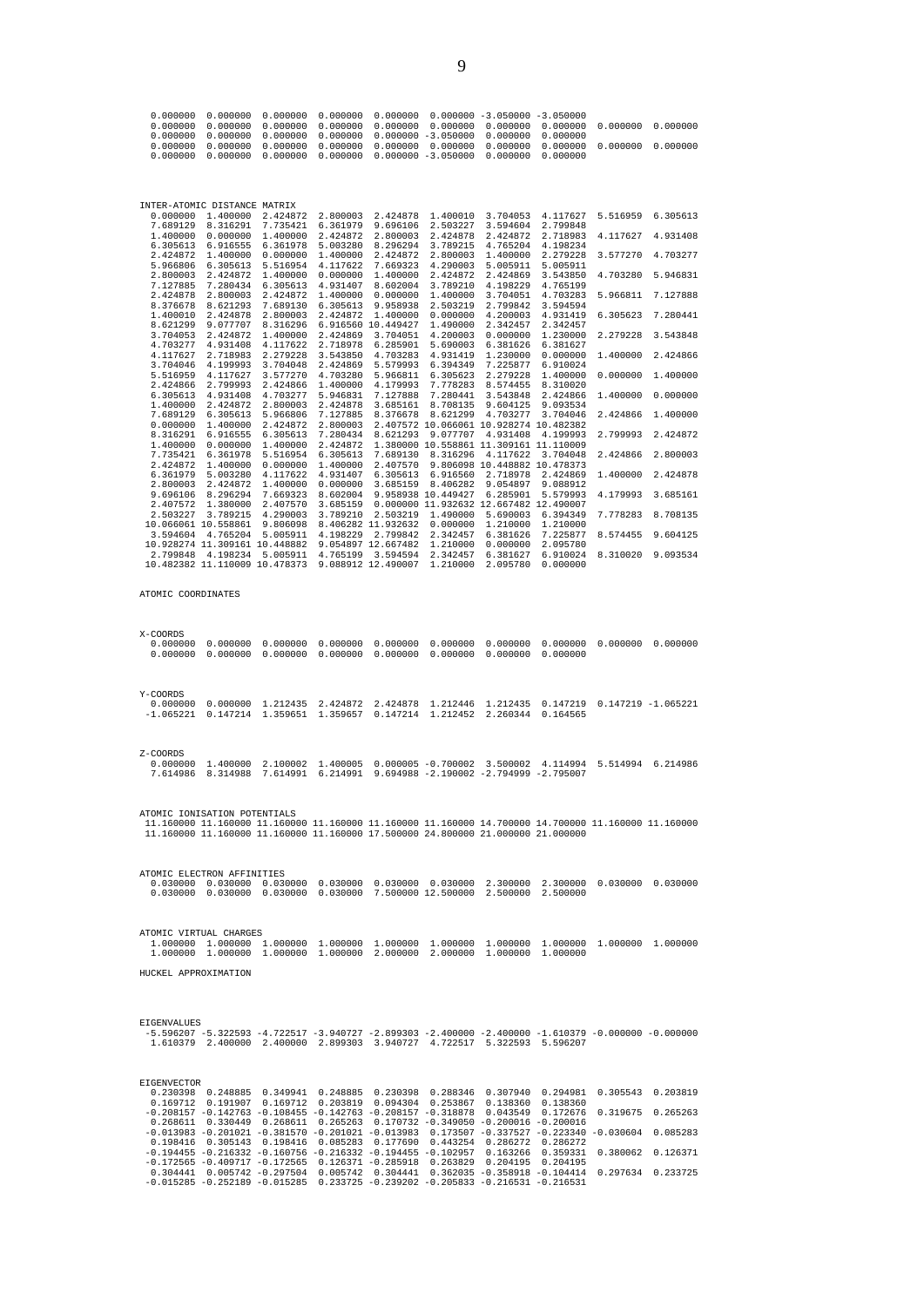| <b>EIGENVECTOR</b>                    |                        |             |             |                                   |                       |                                   |                                   |                       |
|---------------------------------------|------------------------|-------------|-------------|-----------------------------------|-----------------------|-----------------------------------|-----------------------------------|-----------------------|
| 0.057461<br>0.017973                  | 0.008346               | 0.018027    | 0.057445    | 0.189157                          | 0.003505              | 0.001998                          | 0.000442                          | 0.000068              |
| 0.000067<br>0.000070                  | 0.000064               | 0.000041    | $-0.000026$ | 0.753135                          | 0.441406              | 0.441397                          |                                   |                       |
| 0.090110<br>0.157612                  | 0.323688               | 0.162826    | 0.092442    | 0.066353                          | 0.558163              | 0.562861                          | 0.316001                          | 0.164903              |
| 0.109224<br>0.116231                  | 0.107032               | 0.158694    | 0.062256    | $-0.018839$                       | $-0.023205$           | $-0.023418$                       |                                   |                       |
| $-0.160342$<br>$-0.129851$            | $-0.223427$            | $-0.162143$ |             | $-0.130894 - 0.118001$            | $-0.192317$           | $-0.049980$                       | 0.174864                          | 0.239357              |
| 0.351219<br>0.540154                  | 0.348951               | 0.237877    | 0.355615    | 0.018936                          | 0.035408              | 0.035515                          |                                   |                       |
| 0.366366<br>0.308887                  | 0.230265               | 0.307087    | 0.365666    |                                   | $0.390633 - 0.160956$ | $-0.325125 - 0.184636 - 0.032549$ |                                   |                       |
| 0.116809<br>0.267059                  | 0.117451               | $-0.030035$ | 0.209987    | $-0.039366 - 0.111152 - 0.110957$ |                       |                                   |                                   |                       |
| $-0.010236$<br>$-0.006282$            | $-0.000004$            | 0.006312    | 0.010240    |                                   | $0.000022 - 0.000025$ | 0.000017                          | 0.000239                          | 0.000204              |
| $-0.000006 - 0.000176$                | $-0.000034$            | 0.000114    | $-0.000163$ |                                   | $0.000030 - 0.707029$ | 0.706981                          |                                   |                       |
| $0.200716 - 0.041935$                 | $-0.257988$            | $-0.043788$ | 0.199167    |                                   | $0.324164 - 0.311844$ | 0.028230                          | 0.435490                          | 0.321349              |
| $0.043455 - 0.285233$                 | 0.040850               | 0.319942    | $-0.387719$ | $-0.000555 - 0.089682$            |                       | $-0.090121$                       |                                   |                       |
| $-0.500820$<br>$-0.499397$            | $-0.012891$            | 0.488122    | 0.509603    |                                   | $0.009458 - 0.002709$ |                                   | $0.008394 - 0.002693 - 0.021571$  |                       |
| $-0.019136$<br>0.002804               | 0.013403               | 0.011016    | 0.007319    | 0.000472                          | 0.009034              | $-0.014385$                       |                                   |                       |
| 0.019293                              | $0.012634 - 0.006246$  | $-0.019622$ | $-0.014332$ |                                   | $0.006065 - 0.000074$ | 0.010560                          |                                   | $0.004447 - 0.494712$ |
| $-0.510215$<br>0.002870               | 0.504456               | 0.488954    | 0.006650    |                                   | $0.000394 - 0.002193$ | $-0.001336$                       |                                   |                       |
| 0.172504<br>$-0.273569$               | $-0.432957$            | $-0.294616$ | 0.148100    | 0.435769                          | 0.133679              |                                   | $0.326150 - 0.077265 - 0.195727$  |                       |
| $-0.136893$<br>0.092220               | $-0.153524 - 0.212978$ |             | 0.332338    | 0.033747                          | $-0.128895$           | $-0.128164$                       |                                   |                       |
| 0.149702<br>$-0.008823$               | 0.076057               | 0.148810    | $-0.009134$ | $-0.145512$                       | $-0.291748$           | 0.017726                          | 0.401007                          | 0.078229              |
| $-0.162890 - 0.361685$<br>$-0.355103$ |                        | 0.075613    | 0.616778    | $-0.030220$                       | 0.052357              | 0.052274                          |                                   |                       |
| 0.213088<br>0.150056                  | $-0.249967$            | 0.151915    |             | $0.203551 - 0.198615$             | $-0.262536$           |                                   | $0.364796 - 0.006669 - 0.179966$  |                       |
| 0.049242<br>0.156750                  | 0.039983               | $-0.176527$ | $-0.158704$ | $-0.417997$                       | 0.368352              | 0.368583                          |                                   |                       |
| $-0.186011$<br>0.106507               | $-0.004205 - 0.193091$ |             | 0.119177    | 0.135668                          | 0.408017              | $-0.382320 - 0.079799$            |                                   | 0.218601              |
| $-0.206528$<br>$-0.026111$            | $-0.009143$            | 0.208516    |             | $0.178540 - 0.427825$             | 0.328348              | 0.328214                          |                                   |                       |
| $-0.507049$<br>0.492671               | 0.001376               | 0.504035    | $-0.495259$ | 0.002949                          | 0.002218              |                                   | $-0.003726 - 0.006470 - 0.006844$ |                       |
| $-0.007966$<br>0.013990               | $-0.010187$            | 0.017657    | 0.005410    | $-0.002116$                       | $-0.001298$           | 0.004004                          |                                   |                       |
| 0.005479<br>$-0.016197$               | 0.011220               | $-0.019780$ | 0.007571    | 0.011976                          |                       | $0.003344 - 0.003041$             |                                   | $0.001147 - 0.506670$ |

EIGENVALUES<br>-18.288590-14.950464-13.871443-13.125362-12.083648-11.515615-10.382217-10.310264-10.079001 -8.031576<br>-3.241340 -2.327818 -0.804084 -0.660811 -0.154175 0.610665 2.409586 2.736366

BOND MATRIX CONVERGED TO REQUIRED EXTENT,NUMBER OF ITERATIONS 8

| BOND-ORDER MATRIX      |                                   |                                             |                                  |                       |                                             |                                                        |                                  |                                             |                       |
|------------------------|-----------------------------------|---------------------------------------------|----------------------------------|-----------------------|---------------------------------------------|--------------------------------------------------------|----------------------------------|---------------------------------------------|-----------------------|
| 1,000000               |                                   | $0.688892 - 0.000000 - 0.311108$            |                                  | 0.000000              |                                             | $0.630451 - 0.060860 0.000000$                         |                                  |                                             | $0.025501 - 0.000000$ |
| $-0.014722$            |                                   | $0.000000 - 0.014722 - 0.000000$            |                                  |                       |                                             | $0.021559 - 0.000000 - 0.113839 - 0.113839$            |                                  |                                             |                       |
| 0.688892               | 1.026361                          | 0.593431                                    |                                  |                       |                                             | $0.026361 - 0.311108 - 0.026361 - 0.051022 - 0.197361$ |                                  | 0.059663                                    | 0.066718              |
|                        | $-0.059663 - 0.036057 - 0.059663$ |                                             | 0.066718                         |                       | $0.104139 - 0.031042$                       | 0.008643                                               | 0.008643                         |                                             |                       |
| $-0.000000$            | 0.593431                          | 1,000000                                    | 0.593431                         |                       | $0.000000 - 0.278534$                       | 0.435593                                               |                                  | $0.000000 - 0.096006 - 0.000000$            |                       |
|                        | $0.045383 - 0.000000$             |                                             | $0.045383 - 0.000000 - 0.062874$ |                       | 0.000000                                    | 0.074390                                               | 0.074390                         |                                             |                       |
| $-0.311108$            | 0.026361                          | 0.593431                                    | 1.026361                         |                       |                                             | $0.688892 - 0.026361 - 0.051022 - 0.197361$            |                                  | 0.059663                                    | 0.066718              |
|                        | $-0.059663 - 0.036057 - 0.059663$ |                                             | 0.066718                         |                       | $0.104139 - 0.031042$                       | 0.008643                                               | 0.008643                         |                                             |                       |
|                        | $0.000000 - 0.311108$             | 0.000000                                    | 0.688892                         | 1,000000              |                                             | $0.630451 - 0.060860 - 0.000000$                       |                                  | 0.025501                                    | 0.000000              |
| $-0.014722$            |                                   | $0.000000 - 0.014722 - 0.000000$            |                                  | 0.021559              |                                             | $0.000000 - 0.113839 - 0.113839$                       |                                  |                                             |                       |
|                        |                                   | $0.630451 - 0.026361 - 0.278534 - 0.026361$ |                                  | 0.630451              | 1.026361                                    | 0.051022                                               |                                  | $0.150173 - 0.059663 - 0.055939$            |                       |
| 0.059663               | 0.031317                          |                                             | $0.059663 - 0.055939 - 0.104139$ |                       |                                             | $0.267076 - 0.008643 - 0.008643$                       |                                  |                                             |                       |
|                        | $-0.060860 - 0.051022$            |                                             | $0.435593 - 0.051022 - 0.060860$ |                       | 0.051022                                    | 1.098753                                               |                                  | $0.795347 - 0.115477 - 0.178121$            |                       |
| 0.115477               | 0.087905                          |                                             | $0.115477 - 0.178121 - 0.201560$ |                       |                                             | $0.018432 - 0.016729 - 0.016729$                       |                                  |                                             |                       |
|                        | $0.000000 - 0.197361$             |                                             | $0.000000 - 0.197361 - 0.000000$ |                       | 0.150173                                    | 0.795347                                               | 1,000000                         |                                             | $0.467440 - 0.000000$ |
|                        | $-0.113471 - 0.000000 - 0.113471$ |                                             | 0.000000                         |                       |                                             | $0.137127 - 0.000000 - 0.044231 - 0.044231$            |                                  |                                             |                       |
| 0.025501               |                                   | $0.059663 - 0.096006$                       | 0.059663                         |                       | $0.025501 - 0.059663 - 0.115477$            |                                                        | 0.467440                         | 1.135034                                    | 0.550836              |
|                        |                                   | $-0.135034 - 0.170358 - 0.135034$           | 0.550836                         |                       | $0.235695 - 0.009239$                       | 0.019562                                               | 0.019562                         |                                             |                       |
| $-0.000000$            |                                   | $0.066718 - 0.000000$                       | 0.066718                         |                       |                                             | $0.000000 - 0.055939 - 0.178121 - 0.000000$            |                                  | 0.550836                                    | 1,000000              |
| 0.748866               |                                   | $0.000000 - 0.251134$                       |                                  |                       | $0.000000 - 0.168450 - 0.000000$            | 0.016982                                               | 0.016982                         |                                             |                       |
|                        | $-0.014722 - 0.059663$            |                                             | $0.045383 - 0.059663 - 0.014722$ |                       | 0.059663                                    |                                                        | $0.115477 - 0.113471 - 0.135034$ |                                             | 0.748866              |
| 1.135034               | 0.475075                          |                                             | $0.135034 - 0.251134 - 0.235695$ |                       |                                             | $0.005786 - 0.019562 - 0.019562$                       |                                  |                                             |                       |
|                        |                                   | $0.000000 - 0.036057 - 0.000000 - 0.036057$ |                                  | 0.000000              | 0.031317                                    |                                                        | $0.087905 - 0.000000 - 0.170358$ |                                             | 0.000000              |
| 0.475075               | 1,000000                          |                                             | $0.475075 - 0.000000$            |                       |                                             | $0.712806 - 0.000000 - 0.009629 - 0.009629$            |                                  |                                             |                       |
|                        | $-0.014722 - 0.059663$            |                                             | $0.045383 - 0.059663 - 0.014722$ |                       | 0.059663                                    |                                                        |                                  | $0.115477 - 0.113471 - 0.135034 - 0.251134$ |                       |
| 0.135034               | 0.475075                          | 1.135034                                    |                                  | $0.748866 - 0.235695$ |                                             | $0.005786 - 0.019562 - 0.019562$                       |                                  |                                             |                       |
| $-0.000000$            |                                   | $0.066718 - 0.000000$                       |                                  |                       | $0.066718 - 0.000000 - 0.055939 - 0.178121$ |                                                        | 0.000000                         | 0.550836                                    | 0.000000              |
| $-0.251134 - 0.000000$ |                                   | 0.748866                                    |                                  | 1.000000 -0.168450    | 0.000000                                    | 0.016982                                               | 0.016982                         |                                             |                       |
| 0.021559               |                                   | $0.104139 - 0.062874$                       |                                  |                       | $0.104139$ $0.021559 -0.104139 -0.201560$   |                                                        | 0.137127                         |                                             | $0.235695 - 0.168450$ |
| $-0.235695$            |                                   | $0.712806 - 0.235695 - 0.168450$            |                                  |                       | 1.411395 -0.008682                          | 0.034144                                               | 0.034144                         |                                             |                       |
|                        | $-0.000000 - 0.031042$            |                                             | $0.000000 - 0.031042$            | 0.000000              | 0.267076                                    |                                                        |                                  | $0.018432 - 0.000000 - 0.009239 - 0.000000$ |                       |
|                        | $0.005786 - 0.000000$             | 0.005786                                    |                                  | $0.000000 - 0.008682$ | 1,000000                                    | 0.680506                                               | 0.680506                         |                                             |                       |
| $-0.113839$            | 0.008643                          | 0.074390                                    |                                  |                       |                                             | $0.008643 - 0.113839 - 0.008643 - 0.016729 - 0.044231$ |                                  | 0.019562                                    | 0.016982              |
|                        | $-0.019562 - 0.009629 - 0.019562$ |                                             | 0.016982                         | 0.034144              | 0.680506                                    |                                                        | 1.502834 -0.497166               |                                             |                       |
| $-0.113839$            | 0.008643                          | 0.074390                                    |                                  |                       |                                             | $0.008643 - 0.113839 - 0.008643 - 0.016729 - 0.044231$ |                                  | 0.019562                                    | 0.016982              |
|                        | $-0.019562 - 0.009629 - 0.019562$ |                                             | 0.016982                         | 0.034144              |                                             | $0.680506 - 0.497166$                                  | 1.502834                         |                                             |                       |

|             |                        | $-0.000104 - 0.000104 - 0.000000$            | 0.000104              | 0.000104                                    |                                                        | $0.000000 - 0.000000$            |                       | $0.000000 - 0.000000 - 0.500000$  |                       |
|-------------|------------------------|----------------------------------------------|-----------------------|---------------------------------------------|--------------------------------------------------------|----------------------------------|-----------------------|-----------------------------------|-----------------------|
|             | $-0.500000 - 0.000000$ | 0.500000                                     | 0.500000              | 0.000000                                    |                                                        | $0.000000 - 0.000000$            | $-0.000000$           |                                   |                       |
|             | $-0.500000 - 0.500000$ | 0.000000                                     | 0.500000              |                                             | $0.500000 - 0.000000$                                  | 0.000000                         |                       | $0.000000 - 0.000000$             | 0.000104              |
| 0.000104    |                        | $0.000000 - 0.000104 - 0.000104$             |                       | 0.000000                                    | 0.000000                                               | 0.000000                         | 0.000000              |                                   |                       |
|             |                        | $0.151311 - 0.259330 - 0.325319 - 0.259330$  |                       | 0.151311                                    | 0.360858                                               | 0.290684                         |                       | $0.439622 - 0.054446 - 0.245404$  |                       |
| $-0.110218$ |                        | $0.171449 - 0.110218 - 0.245404$             |                       |                                             |                                                        | $0.292779 - 0.072587 - 0.137477$ | $-0.137477$           |                                   |                       |
| $-0.000000$ |                        | $0.162362 - 0.000000$                        | 0.162362              | 0.000000                                    |                                                        | $-0.162362 - 0.314248$           | 0.000000              |                                   | $0.367468 - 0.000000$ |
| $-0.367468$ |                        | $0.000000 - 0.367468 - 0.000000$             |                       | 0.641398                                    | 0.000000                                               | 0.051354                         | 0.055113              |                                   |                       |
|             |                        | $-0.000000 - 0.000432 - 0.000000 - 0.000432$ |                       | $-0.000000$                                 | 0.000432                                               | 0.000835                         |                       | $-0.000000 - 0.000977 - 0.000000$ |                       |
|             | $0.000977 - 0.000000$  |                                              |                       |                                             | $0.000977 - 0.000000 - 0.001705 - 0.000000 - 0.707246$ |                                  | 0.706963              |                                   |                       |
| 0.151311    | 0.259330               | $-0.325319$                                  | 0.259330              |                                             | $0.151311 - 0.360858 - 0.290684$                       |                                  | 0.439622              |                                   | $0.054446 - 0.245404$ |
| 0.110218    | 0.171449               |                                              |                       | $0.110218 - 0.245404 - 0.292779 - 0.072587$ |                                                        | 0.137477                         | 0.137477              |                                   |                       |
| $-0.478438$ | 0.478438               |                                              | $0.000000 - 0.478438$ | 0.478438                                    |                                                        | $0.000000 - 0.000000$            | 0.000000              |                                   | $0.000000 - 0.145249$ |
| 0.145249    | 0.000000               | $-0.145249$                                  |                       | $0.145249 - 0.000000$                       |                                                        | $0.000000 - 0.000000$            | $-0.000000$           |                                   |                       |
|             | $0.145249 - 0.145249$  | 0.000000                                     | 0.145249              | $-0.145249$                                 | $-0.000000 - 0.000000$                                 |                                  | 0.000000              |                                   | $0.000000 - 0.478438$ |
| 0.478438    |                        | $0.000000 - 0.478438$                        |                       | $0.478438 - 0.000000 - 0.000000$            |                                                        | 0.000000                         | 0.000000              |                                   |                       |
|             |                        | $0.304441 - 0.005742 - 0.297504 - 0.005742$  |                       |                                             | $0.304441 - 0.362035$                                  | 0.358918                         |                       | $-0.104414 - 0.297634$            | 0.233725              |
|             | $0.015285 - 0.252189$  | 0.015285                                     | 0.233725              |                                             | $0.239202 - 0.205833$                                  | 0.216531                         | 0.216531              |                                   |                       |
| $-0.194455$ |                        | $0.216332 - 0.160756$                        |                       | $0.216332 - 0.194455$                       |                                                        | $0.102957 - 0.163266$            |                       | $0.359331 - 0.380062$             | 0.126371              |
|             | $0.172565 - 0.409717$  | 0.172565                                     | 0.126371              | 0.285918                                    |                                                        | $0.263829 - 0.204195$            | $-0.204195$           |                                   |                       |
|             | $0.013983 - 0.201021$  |                                              | $0.381570 - 0.201021$ | 0.013983                                    |                                                        | $0.173507 - 0.337527$            |                       | $0.223340 -0.030604 -0.085283$    |                       |
|             | $0.198416 - 0.305143$  |                                              | $0.198416 - 0.085283$ |                                             | $0.177690 - 0.443254$                                  | 0.286272                         | 0.286272              |                                   |                       |
|             | $0.208157 - 0.142763$  |                                              | $0.108455 - 0.142763$ |                                             | $0.208157 - 0.318878$                                  |                                  | $0.043549 - 0.172676$ |                                   | $0.319675 - 0.265263$ |
|             | $0.268611 - 0.330449$  |                                              | $0.268611 - 0.265263$ | 0.170732                                    |                                                        | $0.349050 - 0.200016 - 0.200016$ |                       |                                   |                       |
|             | $0.230398 - 0.248885$  |                                              | $0.349941 - 0.248885$ |                                             | $0.230398 - 0.288346 - 0.307940$                       |                                  |                       | $0.294981 - 0.305543$             | 0.203819              |
| $-0.169712$ | 0.191907               | $-0.169712$                                  | 0.203819              | $-0.094304$                                 |                                                        | $0.253867 - 0.138360 - 0.138360$ |                       |                                   |                       |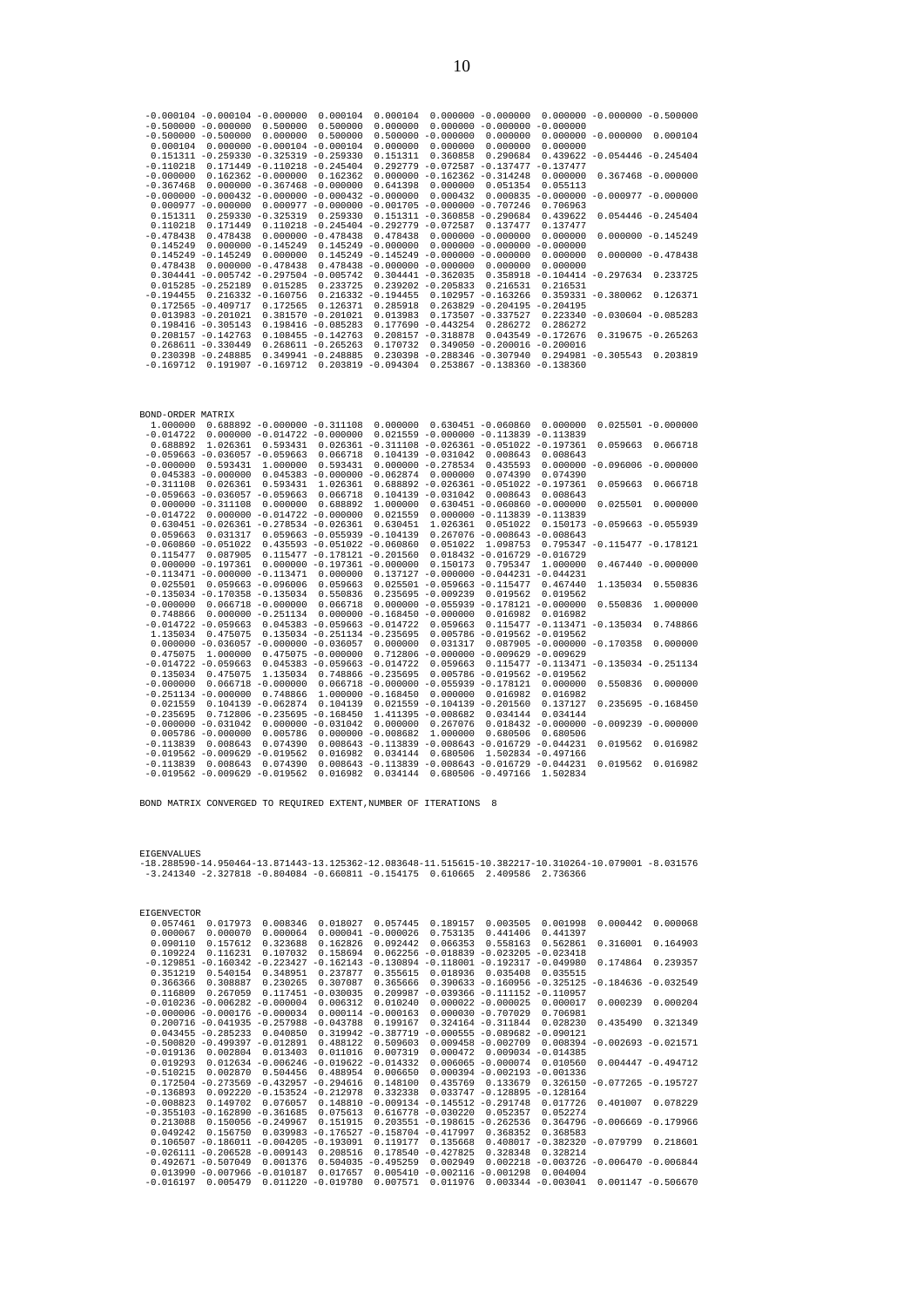| 0.493879 -0.004426 -0.489899 0.508155 0.002473 -0.007146 0.004323 0.004248<br>$-0.213008$ $-0.170164$ 0.417852 $-0.163788$ $-0.217059$ 0.440857 $-0.154787$ $-0.060839$ 0.334077 $-0.155994$<br>$-0.144678$ 0.357185 $-0.132910$ $-0.171765$ $-0.218754$ $-0.215502$ 0.120825 0.120827<br>$0.219617 - 0.002090 - 0.230265$ $0.007672$ $0.212441 - 0.329818$ $0.325247 - 0.354135$ $0.340570 - 0.059839$<br>$-0.238420$ 0.436811 $-0.249245$ $-0.048392$ $-0.239159$ 0.127577 $-0.064875$ $-0.064892$<br>$-0.318535$ 0.356366 $-0.413597$ 0.354548 $-0.317613$ 0.312398 0.139501 0.005608 $-0.204390$ 0.197841<br>$-0.193137$ 0.205207 $-0.196170$ 0.202229 $-0.089570$ $-0.082465$ 0.033758 0.033745<br>$-0.145835$ $0.186831$ $-0.266273$ $0.188750$ $-0.146700$ $0.135237$ $0.201704$ $-0.242695$ $0.450770$ $-0.342878$<br>$0.285240 - 0.281405$ $0.286730 - 0.344638$ $0.118779 - 0.033797$ $0.013316$ $0.013288$<br>BOND-ORDER MATRIX<br>$0.967853$ $0.685415$ $0.044431$ $-0.313120$ $-0.054802$ $0.624372$ $-0.038203$ $-0.008039$ $0.020251$ $0.006321$<br>$-0.009969 - 0.006146 - 0.009413 - 0.006272 - 0.013789 - 0.060890 - 0.120148 - 0.125453$<br>$0.685415$ 0.989783 0.610250 0.014996 -0.310870 -0.011595 0.006679 -0.190953 0.058100<br>0.067720<br>$-0.034880 -0.049626 -0.033961 0.068872 0.063518 -0.037186 0.022055 0.027334$<br>0.044431  0.610250  0.935569  0.607590  0.042337  -0.288313  0.374053  -0.057616  -0.055375<br>0.007118<br>$0.016528 - 0.000702$ 0.017648 0.007056 -0.016074 -0.059766 0.090985 0.091051<br>$-0.313120$ 0.014996 0.607590 0.993959 0.689968 $-0.012859$ 0.004474 $-0.181701$ 0.056754 0.064920<br>$-0.034070 - 0.048506 - 0.033640$ $0.067639$ 0.062498 $-0.037685$ 0.027975 0.022527<br>$-0.054802 - 0.310870$ 0.042337 0.689968 0.968761 0.620898 $-0.045820$ $-0.004617$ 0.018058<br>0.004831<br>$-0.007947 - 0.005154 - 0.009055 0.005299 0.011977 0.060095 - 0.124203 - 0.119021$<br>0.624372 -0.011595 -0.288313 -0.012859 0.620898 1.045956 -0.005782 0.130920 -0.045113 -0.051427<br>$0.028549$ 0.039559 0.027948 -0.052586 -0.052621 0.285058 -0.116889 -0.116787<br>$-0.038203$ 0.006679 0.374053 0.004474 $-0.045820$ $-0.005782$ 1.149382 0.811436 $-0.181298$ $-0.195707$<br>$0.092917$ $0.133604$ $0.091826$ $-0.205410$ $-0.164141$ $0.016637$ $-0.009740$ $-0.009506$<br>$-0.008039$ $-0.190953$ $-0.057616$ $-0.181701$ $-0.004617$ 0.130920 0.811436 1.065373 0.446764 0.065308<br>$-0.098634 -0.058421 -0.090547 0.066728 0.115015 0.026434 -0.042825 -0.043081$<br>$0.020251$ 0.058100 -0.055375 0.056754 0.018058 -0.045113 -0.181298 0.446764 1.041960<br>0.568540<br>$-0.081504 -0.229565 -0.080047$ 0.571086 0.191805 -0.020015 0.022544 0.022623<br>$0.006321$ $0.067720$ $0.007118$ $0.064920$ $0.004831$ $-0.051427$ $-0.195707$ $0.065308$ $0.568540$<br>0.956886<br>$0.728153$ $0.031663$ $-0.275234$ $-0.015261$ $-0.112577$ $-0.013188$ 0.019095 0.019220<br>$-0.009969$ $-0.034880$ 0.016528 $-0.034070$ $-0.007947$ 0.028549 0.092917 $-0.098634$ $-0.081504$<br>0.728153<br>1.112682 0.529817 0.083114 -0.272206 -0.257338 0.011845 -0.013893 -0.013994<br>$-0.006146 -0.049626 -0.000702 -0.048506 -0.005154$ 0.039559 0.133604 -0.058421 -0.229565 0.031663<br>0.529817 0.986016 0.533769 0.034266 0.592425 0.011547 -0.015833 -0.015874<br>$-0.009413 - 0.033961$ 0.017648 $-0.033640$ $-0.009055$ 0.027948 0.091826 $-0.090547$ $-0.080047$ $-0.275234$<br>$0.083114$ 0.533769 1.115456 0.723375 -0.262136 0.011896 -0.013856 -0.013839<br>$0.006272$ 0.068872 0.007056 0.067639 0.005299 -0.052586 -0.205410 0.066728 0.571086 -0.015261<br>$-0.272206$ 0.034266 0.723375 0.950618 $-0.113388$ $-0.013448$ 0.019522 0.019534<br>$0.013789$ $0.063518$ $-0.016074$ $0.062498$ $0.011977$ $-0.052621$ $-0.164141$ $0.115015$ $0.191805$ $-0.112577$<br>$-0.257338$ 0.592425 $-0.262136$ $-0.113388$ 1.631440 $-0.019855$ 0.024379 0.024440<br>$0.060890 -0.037186 -0.059766 -0.037685 0.060095 0.285058 0.016637 0.026434 -0.020015 -0.013188$<br>0.011845 0.011547 0.011896 -0.013448 -0.019855 1.143058 0.664044 0.664145<br>$-0.120148$ 0.022055 0.090985 0.027975 $-0.124203$ $-0.116889$ $-0.009740$ $-0.042825$ 0.022544 0.019095<br>$-0.013893 - 0.015833 - 0.013856$ 0.019522 0.024379 0.664044 1.472720 $-0.527349$<br>$-0.125453$ 0.027334 0.091051 0.022527 -0.119021 -0.116787 -0.009506 -0.043081<br>0.022623 0.019220<br>$-0.013994 - 0.015874 - 0.013839$<br>0.019534  0.024440  0.664145  -0.527349  1.472526 |  |  |  |  |  |  |
|-------------------------------------------------------------------------------------------------------------------------------------------------------------------------------------------------------------------------------------------------------------------------------------------------------------------------------------------------------------------------------------------------------------------------------------------------------------------------------------------------------------------------------------------------------------------------------------------------------------------------------------------------------------------------------------------------------------------------------------------------------------------------------------------------------------------------------------------------------------------------------------------------------------------------------------------------------------------------------------------------------------------------------------------------------------------------------------------------------------------------------------------------------------------------------------------------------------------------------------------------------------------------------------------------------------------------------------------------------------------------------------------------------------------------------------------------------------------------------------------------------------------------------------------------------------------------------------------------------------------------------------------------------------------------------------------------------------------------------------------------------------------------------------------------------------------------------------------------------------------------------------------------------------------------------------------------------------------------------------------------------------------------------------------------------------------------------------------------------------------------------------------------------------------------------------------------------------------------------------------------------------------------------------------------------------------------------------------------------------------------------------------------------------------------------------------------------------------------------------------------------------------------------------------------------------------------------------------------------------------------------------------------------------------------------------------------------------------------------------------------------------------------------------------------------------------------------------------------------------------------------------------------------------------------------------------------------------------------------------------------------------------------------------------------------------------------------------------------------------------------------------------------------------------------------------------------------------------------------------------------------------------------------------------------------------------------------------------------------------------------------------------------------------------------------------------------------------------------------------------------------------------------------------------------------------------------------------------------------------------------------------------------------------------------------------------------------------------------------------------------------------------------------------------------------------------------------------------------------------------------------------------------------------------------------------------------------------------------------------------------------------------------------------------------------------------------------------------------------------------------------------------------------------------------------------------------------------------------------------------------------------------------------------------------------------------------------------------------------------------------------------------------------------------------------------------------------------------------------------------------------------------------|--|--|--|--|--|--|
|                                                                                                                                                                                                                                                                                                                                                                                                                                                                                                                                                                                                                                                                                                                                                                                                                                                                                                                                                                                                                                                                                                                                                                                                                                                                                                                                                                                                                                                                                                                                                                                                                                                                                                                                                                                                                                                                                                                                                                                                                                                                                                                                                                                                                                                                                                                                                                                                                                                                                                                                                                                                                                                                                                                                                                                                                                                                                                                                                                                                                                                                                                                                                                                                                                                                                                                                                                                                                                                                                                                                                                                                                                                                                                                                                                                                                                                                                                                                                                                                                                                                                                                                                                                                                                                                                                                                                                                                                                                                                                                         |  |  |  |  |  |  |
|                                                                                                                                                                                                                                                                                                                                                                                                                                                                                                                                                                                                                                                                                                                                                                                                                                                                                                                                                                                                                                                                                                                                                                                                                                                                                                                                                                                                                                                                                                                                                                                                                                                                                                                                                                                                                                                                                                                                                                                                                                                                                                                                                                                                                                                                                                                                                                                                                                                                                                                                                                                                                                                                                                                                                                                                                                                                                                                                                                                                                                                                                                                                                                                                                                                                                                                                                                                                                                                                                                                                                                                                                                                                                                                                                                                                                                                                                                                                                                                                                                                                                                                                                                                                                                                                                                                                                                                                                                                                                                                         |  |  |  |  |  |  |
|                                                                                                                                                                                                                                                                                                                                                                                                                                                                                                                                                                                                                                                                                                                                                                                                                                                                                                                                                                                                                                                                                                                                                                                                                                                                                                                                                                                                                                                                                                                                                                                                                                                                                                                                                                                                                                                                                                                                                                                                                                                                                                                                                                                                                                                                                                                                                                                                                                                                                                                                                                                                                                                                                                                                                                                                                                                                                                                                                                                                                                                                                                                                                                                                                                                                                                                                                                                                                                                                                                                                                                                                                                                                                                                                                                                                                                                                                                                                                                                                                                                                                                                                                                                                                                                                                                                                                                                                                                                                                                                         |  |  |  |  |  |  |
|                                                                                                                                                                                                                                                                                                                                                                                                                                                                                                                                                                                                                                                                                                                                                                                                                                                                                                                                                                                                                                                                                                                                                                                                                                                                                                                                                                                                                                                                                                                                                                                                                                                                                                                                                                                                                                                                                                                                                                                                                                                                                                                                                                                                                                                                                                                                                                                                                                                                                                                                                                                                                                                                                                                                                                                                                                                                                                                                                                                                                                                                                                                                                                                                                                                                                                                                                                                                                                                                                                                                                                                                                                                                                                                                                                                                                                                                                                                                                                                                                                                                                                                                                                                                                                                                                                                                                                                                                                                                                                                         |  |  |  |  |  |  |
|                                                                                                                                                                                                                                                                                                                                                                                                                                                                                                                                                                                                                                                                                                                                                                                                                                                                                                                                                                                                                                                                                                                                                                                                                                                                                                                                                                                                                                                                                                                                                                                                                                                                                                                                                                                                                                                                                                                                                                                                                                                                                                                                                                                                                                                                                                                                                                                                                                                                                                                                                                                                                                                                                                                                                                                                                                                                                                                                                                                                                                                                                                                                                                                                                                                                                                                                                                                                                                                                                                                                                                                                                                                                                                                                                                                                                                                                                                                                                                                                                                                                                                                                                                                                                                                                                                                                                                                                                                                                                                                         |  |  |  |  |  |  |
|                                                                                                                                                                                                                                                                                                                                                                                                                                                                                                                                                                                                                                                                                                                                                                                                                                                                                                                                                                                                                                                                                                                                                                                                                                                                                                                                                                                                                                                                                                                                                                                                                                                                                                                                                                                                                                                                                                                                                                                                                                                                                                                                                                                                                                                                                                                                                                                                                                                                                                                                                                                                                                                                                                                                                                                                                                                                                                                                                                                                                                                                                                                                                                                                                                                                                                                                                                                                                                                                                                                                                                                                                                                                                                                                                                                                                                                                                                                                                                                                                                                                                                                                                                                                                                                                                                                                                                                                                                                                                                                         |  |  |  |  |  |  |
|                                                                                                                                                                                                                                                                                                                                                                                                                                                                                                                                                                                                                                                                                                                                                                                                                                                                                                                                                                                                                                                                                                                                                                                                                                                                                                                                                                                                                                                                                                                                                                                                                                                                                                                                                                                                                                                                                                                                                                                                                                                                                                                                                                                                                                                                                                                                                                                                                                                                                                                                                                                                                                                                                                                                                                                                                                                                                                                                                                                                                                                                                                                                                                                                                                                                                                                                                                                                                                                                                                                                                                                                                                                                                                                                                                                                                                                                                                                                                                                                                                                                                                                                                                                                                                                                                                                                                                                                                                                                                                                         |  |  |  |  |  |  |
|                                                                                                                                                                                                                                                                                                                                                                                                                                                                                                                                                                                                                                                                                                                                                                                                                                                                                                                                                                                                                                                                                                                                                                                                                                                                                                                                                                                                                                                                                                                                                                                                                                                                                                                                                                                                                                                                                                                                                                                                                                                                                                                                                                                                                                                                                                                                                                                                                                                                                                                                                                                                                                                                                                                                                                                                                                                                                                                                                                                                                                                                                                                                                                                                                                                                                                                                                                                                                                                                                                                                                                                                                                                                                                                                                                                                                                                                                                                                                                                                                                                                                                                                                                                                                                                                                                                                                                                                                                                                                                                         |  |  |  |  |  |  |
|                                                                                                                                                                                                                                                                                                                                                                                                                                                                                                                                                                                                                                                                                                                                                                                                                                                                                                                                                                                                                                                                                                                                                                                                                                                                                                                                                                                                                                                                                                                                                                                                                                                                                                                                                                                                                                                                                                                                                                                                                                                                                                                                                                                                                                                                                                                                                                                                                                                                                                                                                                                                                                                                                                                                                                                                                                                                                                                                                                                                                                                                                                                                                                                                                                                                                                                                                                                                                                                                                                                                                                                                                                                                                                                                                                                                                                                                                                                                                                                                                                                                                                                                                                                                                                                                                                                                                                                                                                                                                                                         |  |  |  |  |  |  |
|                                                                                                                                                                                                                                                                                                                                                                                                                                                                                                                                                                                                                                                                                                                                                                                                                                                                                                                                                                                                                                                                                                                                                                                                                                                                                                                                                                                                                                                                                                                                                                                                                                                                                                                                                                                                                                                                                                                                                                                                                                                                                                                                                                                                                                                                                                                                                                                                                                                                                                                                                                                                                                                                                                                                                                                                                                                                                                                                                                                                                                                                                                                                                                                                                                                                                                                                                                                                                                                                                                                                                                                                                                                                                                                                                                                                                                                                                                                                                                                                                                                                                                                                                                                                                                                                                                                                                                                                                                                                                                                         |  |  |  |  |  |  |
|                                                                                                                                                                                                                                                                                                                                                                                                                                                                                                                                                                                                                                                                                                                                                                                                                                                                                                                                                                                                                                                                                                                                                                                                                                                                                                                                                                                                                                                                                                                                                                                                                                                                                                                                                                                                                                                                                                                                                                                                                                                                                                                                                                                                                                                                                                                                                                                                                                                                                                                                                                                                                                                                                                                                                                                                                                                                                                                                                                                                                                                                                                                                                                                                                                                                                                                                                                                                                                                                                                                                                                                                                                                                                                                                                                                                                                                                                                                                                                                                                                                                                                                                                                                                                                                                                                                                                                                                                                                                                                                         |  |  |  |  |  |  |
|                                                                                                                                                                                                                                                                                                                                                                                                                                                                                                                                                                                                                                                                                                                                                                                                                                                                                                                                                                                                                                                                                                                                                                                                                                                                                                                                                                                                                                                                                                                                                                                                                                                                                                                                                                                                                                                                                                                                                                                                                                                                                                                                                                                                                                                                                                                                                                                                                                                                                                                                                                                                                                                                                                                                                                                                                                                                                                                                                                                                                                                                                                                                                                                                                                                                                                                                                                                                                                                                                                                                                                                                                                                                                                                                                                                                                                                                                                                                                                                                                                                                                                                                                                                                                                                                                                                                                                                                                                                                                                                         |  |  |  |  |  |  |
|                                                                                                                                                                                                                                                                                                                                                                                                                                                                                                                                                                                                                                                                                                                                                                                                                                                                                                                                                                                                                                                                                                                                                                                                                                                                                                                                                                                                                                                                                                                                                                                                                                                                                                                                                                                                                                                                                                                                                                                                                                                                                                                                                                                                                                                                                                                                                                                                                                                                                                                                                                                                                                                                                                                                                                                                                                                                                                                                                                                                                                                                                                                                                                                                                                                                                                                                                                                                                                                                                                                                                                                                                                                                                                                                                                                                                                                                                                                                                                                                                                                                                                                                                                                                                                                                                                                                                                                                                                                                                                                         |  |  |  |  |  |  |
|                                                                                                                                                                                                                                                                                                                                                                                                                                                                                                                                                                                                                                                                                                                                                                                                                                                                                                                                                                                                                                                                                                                                                                                                                                                                                                                                                                                                                                                                                                                                                                                                                                                                                                                                                                                                                                                                                                                                                                                                                                                                                                                                                                                                                                                                                                                                                                                                                                                                                                                                                                                                                                                                                                                                                                                                                                                                                                                                                                                                                                                                                                                                                                                                                                                                                                                                                                                                                                                                                                                                                                                                                                                                                                                                                                                                                                                                                                                                                                                                                                                                                                                                                                                                                                                                                                                                                                                                                                                                                                                         |  |  |  |  |  |  |
|                                                                                                                                                                                                                                                                                                                                                                                                                                                                                                                                                                                                                                                                                                                                                                                                                                                                                                                                                                                                                                                                                                                                                                                                                                                                                                                                                                                                                                                                                                                                                                                                                                                                                                                                                                                                                                                                                                                                                                                                                                                                                                                                                                                                                                                                                                                                                                                                                                                                                                                                                                                                                                                                                                                                                                                                                                                                                                                                                                                                                                                                                                                                                                                                                                                                                                                                                                                                                                                                                                                                                                                                                                                                                                                                                                                                                                                                                                                                                                                                                                                                                                                                                                                                                                                                                                                                                                                                                                                                                                                         |  |  |  |  |  |  |
|                                                                                                                                                                                                                                                                                                                                                                                                                                                                                                                                                                                                                                                                                                                                                                                                                                                                                                                                                                                                                                                                                                                                                                                                                                                                                                                                                                                                                                                                                                                                                                                                                                                                                                                                                                                                                                                                                                                                                                                                                                                                                                                                                                                                                                                                                                                                                                                                                                                                                                                                                                                                                                                                                                                                                                                                                                                                                                                                                                                                                                                                                                                                                                                                                                                                                                                                                                                                                                                                                                                                                                                                                                                                                                                                                                                                                                                                                                                                                                                                                                                                                                                                                                                                                                                                                                                                                                                                                                                                                                                         |  |  |  |  |  |  |
|                                                                                                                                                                                                                                                                                                                                                                                                                                                                                                                                                                                                                                                                                                                                                                                                                                                                                                                                                                                                                                                                                                                                                                                                                                                                                                                                                                                                                                                                                                                                                                                                                                                                                                                                                                                                                                                                                                                                                                                                                                                                                                                                                                                                                                                                                                                                                                                                                                                                                                                                                                                                                                                                                                                                                                                                                                                                                                                                                                                                                                                                                                                                                                                                                                                                                                                                                                                                                                                                                                                                                                                                                                                                                                                                                                                                                                                                                                                                                                                                                                                                                                                                                                                                                                                                                                                                                                                                                                                                                                                         |  |  |  |  |  |  |
|                                                                                                                                                                                                                                                                                                                                                                                                                                                                                                                                                                                                                                                                                                                                                                                                                                                                                                                                                                                                                                                                                                                                                                                                                                                                                                                                                                                                                                                                                                                                                                                                                                                                                                                                                                                                                                                                                                                                                                                                                                                                                                                                                                                                                                                                                                                                                                                                                                                                                                                                                                                                                                                                                                                                                                                                                                                                                                                                                                                                                                                                                                                                                                                                                                                                                                                                                                                                                                                                                                                                                                                                                                                                                                                                                                                                                                                                                                                                                                                                                                                                                                                                                                                                                                                                                                                                                                                                                                                                                                                         |  |  |  |  |  |  |
|                                                                                                                                                                                                                                                                                                                                                                                                                                                                                                                                                                                                                                                                                                                                                                                                                                                                                                                                                                                                                                                                                                                                                                                                                                                                                                                                                                                                                                                                                                                                                                                                                                                                                                                                                                                                                                                                                                                                                                                                                                                                                                                                                                                                                                                                                                                                                                                                                                                                                                                                                                                                                                                                                                                                                                                                                                                                                                                                                                                                                                                                                                                                                                                                                                                                                                                                                                                                                                                                                                                                                                                                                                                                                                                                                                                                                                                                                                                                                                                                                                                                                                                                                                                                                                                                                                                                                                                                                                                                                                                         |  |  |  |  |  |  |
|                                                                                                                                                                                                                                                                                                                                                                                                                                                                                                                                                                                                                                                                                                                                                                                                                                                                                                                                                                                                                                                                                                                                                                                                                                                                                                                                                                                                                                                                                                                                                                                                                                                                                                                                                                                                                                                                                                                                                                                                                                                                                                                                                                                                                                                                                                                                                                                                                                                                                                                                                                                                                                                                                                                                                                                                                                                                                                                                                                                                                                                                                                                                                                                                                                                                                                                                                                                                                                                                                                                                                                                                                                                                                                                                                                                                                                                                                                                                                                                                                                                                                                                                                                                                                                                                                                                                                                                                                                                                                                                         |  |  |  |  |  |  |
|                                                                                                                                                                                                                                                                                                                                                                                                                                                                                                                                                                                                                                                                                                                                                                                                                                                                                                                                                                                                                                                                                                                                                                                                                                                                                                                                                                                                                                                                                                                                                                                                                                                                                                                                                                                                                                                                                                                                                                                                                                                                                                                                                                                                                                                                                                                                                                                                                                                                                                                                                                                                                                                                                                                                                                                                                                                                                                                                                                                                                                                                                                                                                                                                                                                                                                                                                                                                                                                                                                                                                                                                                                                                                                                                                                                                                                                                                                                                                                                                                                                                                                                                                                                                                                                                                                                                                                                                                                                                                                                         |  |  |  |  |  |  |
|                                                                                                                                                                                                                                                                                                                                                                                                                                                                                                                                                                                                                                                                                                                                                                                                                                                                                                                                                                                                                                                                                                                                                                                                                                                                                                                                                                                                                                                                                                                                                                                                                                                                                                                                                                                                                                                                                                                                                                                                                                                                                                                                                                                                                                                                                                                                                                                                                                                                                                                                                                                                                                                                                                                                                                                                                                                                                                                                                                                                                                                                                                                                                                                                                                                                                                                                                                                                                                                                                                                                                                                                                                                                                                                                                                                                                                                                                                                                                                                                                                                                                                                                                                                                                                                                                                                                                                                                                                                                                                                         |  |  |  |  |  |  |
|                                                                                                                                                                                                                                                                                                                                                                                                                                                                                                                                                                                                                                                                                                                                                                                                                                                                                                                                                                                                                                                                                                                                                                                                                                                                                                                                                                                                                                                                                                                                                                                                                                                                                                                                                                                                                                                                                                                                                                                                                                                                                                                                                                                                                                                                                                                                                                                                                                                                                                                                                                                                                                                                                                                                                                                                                                                                                                                                                                                                                                                                                                                                                                                                                                                                                                                                                                                                                                                                                                                                                                                                                                                                                                                                                                                                                                                                                                                                                                                                                                                                                                                                                                                                                                                                                                                                                                                                                                                                                                                         |  |  |  |  |  |  |
|                                                                                                                                                                                                                                                                                                                                                                                                                                                                                                                                                                                                                                                                                                                                                                                                                                                                                                                                                                                                                                                                                                                                                                                                                                                                                                                                                                                                                                                                                                                                                                                                                                                                                                                                                                                                                                                                                                                                                                                                                                                                                                                                                                                                                                                                                                                                                                                                                                                                                                                                                                                                                                                                                                                                                                                                                                                                                                                                                                                                                                                                                                                                                                                                                                                                                                                                                                                                                                                                                                                                                                                                                                                                                                                                                                                                                                                                                                                                                                                                                                                                                                                                                                                                                                                                                                                                                                                                                                                                                                                         |  |  |  |  |  |  |
|                                                                                                                                                                                                                                                                                                                                                                                                                                                                                                                                                                                                                                                                                                                                                                                                                                                                                                                                                                                                                                                                                                                                                                                                                                                                                                                                                                                                                                                                                                                                                                                                                                                                                                                                                                                                                                                                                                                                                                                                                                                                                                                                                                                                                                                                                                                                                                                                                                                                                                                                                                                                                                                                                                                                                                                                                                                                                                                                                                                                                                                                                                                                                                                                                                                                                                                                                                                                                                                                                                                                                                                                                                                                                                                                                                                                                                                                                                                                                                                                                                                                                                                                                                                                                                                                                                                                                                                                                                                                                                                         |  |  |  |  |  |  |
|                                                                                                                                                                                                                                                                                                                                                                                                                                                                                                                                                                                                                                                                                                                                                                                                                                                                                                                                                                                                                                                                                                                                                                                                                                                                                                                                                                                                                                                                                                                                                                                                                                                                                                                                                                                                                                                                                                                                                                                                                                                                                                                                                                                                                                                                                                                                                                                                                                                                                                                                                                                                                                                                                                                                                                                                                                                                                                                                                                                                                                                                                                                                                                                                                                                                                                                                                                                                                                                                                                                                                                                                                                                                                                                                                                                                                                                                                                                                                                                                                                                                                                                                                                                                                                                                                                                                                                                                                                                                                                                         |  |  |  |  |  |  |
|                                                                                                                                                                                                                                                                                                                                                                                                                                                                                                                                                                                                                                                                                                                                                                                                                                                                                                                                                                                                                                                                                                                                                                                                                                                                                                                                                                                                                                                                                                                                                                                                                                                                                                                                                                                                                                                                                                                                                                                                                                                                                                                                                                                                                                                                                                                                                                                                                                                                                                                                                                                                                                                                                                                                                                                                                                                                                                                                                                                                                                                                                                                                                                                                                                                                                                                                                                                                                                                                                                                                                                                                                                                                                                                                                                                                                                                                                                                                                                                                                                                                                                                                                                                                                                                                                                                                                                                                                                                                                                                         |  |  |  |  |  |  |
|                                                                                                                                                                                                                                                                                                                                                                                                                                                                                                                                                                                                                                                                                                                                                                                                                                                                                                                                                                                                                                                                                                                                                                                                                                                                                                                                                                                                                                                                                                                                                                                                                                                                                                                                                                                                                                                                                                                                                                                                                                                                                                                                                                                                                                                                                                                                                                                                                                                                                                                                                                                                                                                                                                                                                                                                                                                                                                                                                                                                                                                                                                                                                                                                                                                                                                                                                                                                                                                                                                                                                                                                                                                                                                                                                                                                                                                                                                                                                                                                                                                                                                                                                                                                                                                                                                                                                                                                                                                                                                                         |  |  |  |  |  |  |
|                                                                                                                                                                                                                                                                                                                                                                                                                                                                                                                                                                                                                                                                                                                                                                                                                                                                                                                                                                                                                                                                                                                                                                                                                                                                                                                                                                                                                                                                                                                                                                                                                                                                                                                                                                                                                                                                                                                                                                                                                                                                                                                                                                                                                                                                                                                                                                                                                                                                                                                                                                                                                                                                                                                                                                                                                                                                                                                                                                                                                                                                                                                                                                                                                                                                                                                                                                                                                                                                                                                                                                                                                                                                                                                                                                                                                                                                                                                                                                                                                                                                                                                                                                                                                                                                                                                                                                                                                                                                                                                         |  |  |  |  |  |  |
|                                                                                                                                                                                                                                                                                                                                                                                                                                                                                                                                                                                                                                                                                                                                                                                                                                                                                                                                                                                                                                                                                                                                                                                                                                                                                                                                                                                                                                                                                                                                                                                                                                                                                                                                                                                                                                                                                                                                                                                                                                                                                                                                                                                                                                                                                                                                                                                                                                                                                                                                                                                                                                                                                                                                                                                                                                                                                                                                                                                                                                                                                                                                                                                                                                                                                                                                                                                                                                                                                                                                                                                                                                                                                                                                                                                                                                                                                                                                                                                                                                                                                                                                                                                                                                                                                                                                                                                                                                                                                                                         |  |  |  |  |  |  |
|                                                                                                                                                                                                                                                                                                                                                                                                                                                                                                                                                                                                                                                                                                                                                                                                                                                                                                                                                                                                                                                                                                                                                                                                                                                                                                                                                                                                                                                                                                                                                                                                                                                                                                                                                                                                                                                                                                                                                                                                                                                                                                                                                                                                                                                                                                                                                                                                                                                                                                                                                                                                                                                                                                                                                                                                                                                                                                                                                                                                                                                                                                                                                                                                                                                                                                                                                                                                                                                                                                                                                                                                                                                                                                                                                                                                                                                                                                                                                                                                                                                                                                                                                                                                                                                                                                                                                                                                                                                                                                                         |  |  |  |  |  |  |
|                                                                                                                                                                                                                                                                                                                                                                                                                                                                                                                                                                                                                                                                                                                                                                                                                                                                                                                                                                                                                                                                                                                                                                                                                                                                                                                                                                                                                                                                                                                                                                                                                                                                                                                                                                                                                                                                                                                                                                                                                                                                                                                                                                                                                                                                                                                                                                                                                                                                                                                                                                                                                                                                                                                                                                                                                                                                                                                                                                                                                                                                                                                                                                                                                                                                                                                                                                                                                                                                                                                                                                                                                                                                                                                                                                                                                                                                                                                                                                                                                                                                                                                                                                                                                                                                                                                                                                                                                                                                                                                         |  |  |  |  |  |  |
|                                                                                                                                                                                                                                                                                                                                                                                                                                                                                                                                                                                                                                                                                                                                                                                                                                                                                                                                                                                                                                                                                                                                                                                                                                                                                                                                                                                                                                                                                                                                                                                                                                                                                                                                                                                                                                                                                                                                                                                                                                                                                                                                                                                                                                                                                                                                                                                                                                                                                                                                                                                                                                                                                                                                                                                                                                                                                                                                                                                                                                                                                                                                                                                                                                                                                                                                                                                                                                                                                                                                                                                                                                                                                                                                                                                                                                                                                                                                                                                                                                                                                                                                                                                                                                                                                                                                                                                                                                                                                                                         |  |  |  |  |  |  |
|                                                                                                                                                                                                                                                                                                                                                                                                                                                                                                                                                                                                                                                                                                                                                                                                                                                                                                                                                                                                                                                                                                                                                                                                                                                                                                                                                                                                                                                                                                                                                                                                                                                                                                                                                                                                                                                                                                                                                                                                                                                                                                                                                                                                                                                                                                                                                                                                                                                                                                                                                                                                                                                                                                                                                                                                                                                                                                                                                                                                                                                                                                                                                                                                                                                                                                                                                                                                                                                                                                                                                                                                                                                                                                                                                                                                                                                                                                                                                                                                                                                                                                                                                                                                                                                                                                                                                                                                                                                                                                                         |  |  |  |  |  |  |
|                                                                                                                                                                                                                                                                                                                                                                                                                                                                                                                                                                                                                                                                                                                                                                                                                                                                                                                                                                                                                                                                                                                                                                                                                                                                                                                                                                                                                                                                                                                                                                                                                                                                                                                                                                                                                                                                                                                                                                                                                                                                                                                                                                                                                                                                                                                                                                                                                                                                                                                                                                                                                                                                                                                                                                                                                                                                                                                                                                                                                                                                                                                                                                                                                                                                                                                                                                                                                                                                                                                                                                                                                                                                                                                                                                                                                                                                                                                                                                                                                                                                                                                                                                                                                                                                                                                                                                                                                                                                                                                         |  |  |  |  |  |  |
|                                                                                                                                                                                                                                                                                                                                                                                                                                                                                                                                                                                                                                                                                                                                                                                                                                                                                                                                                                                                                                                                                                                                                                                                                                                                                                                                                                                                                                                                                                                                                                                                                                                                                                                                                                                                                                                                                                                                                                                                                                                                                                                                                                                                                                                                                                                                                                                                                                                                                                                                                                                                                                                                                                                                                                                                                                                                                                                                                                                                                                                                                                                                                                                                                                                                                                                                                                                                                                                                                                                                                                                                                                                                                                                                                                                                                                                                                                                                                                                                                                                                                                                                                                                                                                                                                                                                                                                                                                                                                                                         |  |  |  |  |  |  |
|                                                                                                                                                                                                                                                                                                                                                                                                                                                                                                                                                                                                                                                                                                                                                                                                                                                                                                                                                                                                                                                                                                                                                                                                                                                                                                                                                                                                                                                                                                                                                                                                                                                                                                                                                                                                                                                                                                                                                                                                                                                                                                                                                                                                                                                                                                                                                                                                                                                                                                                                                                                                                                                                                                                                                                                                                                                                                                                                                                                                                                                                                                                                                                                                                                                                                                                                                                                                                                                                                                                                                                                                                                                                                                                                                                                                                                                                                                                                                                                                                                                                                                                                                                                                                                                                                                                                                                                                                                                                                                                         |  |  |  |  |  |  |
|                                                                                                                                                                                                                                                                                                                                                                                                                                                                                                                                                                                                                                                                                                                                                                                                                                                                                                                                                                                                                                                                                                                                                                                                                                                                                                                                                                                                                                                                                                                                                                                                                                                                                                                                                                                                                                                                                                                                                                                                                                                                                                                                                                                                                                                                                                                                                                                                                                                                                                                                                                                                                                                                                                                                                                                                                                                                                                                                                                                                                                                                                                                                                                                                                                                                                                                                                                                                                                                                                                                                                                                                                                                                                                                                                                                                                                                                                                                                                                                                                                                                                                                                                                                                                                                                                                                                                                                                                                                                                                                         |  |  |  |  |  |  |
|                                                                                                                                                                                                                                                                                                                                                                                                                                                                                                                                                                                                                                                                                                                                                                                                                                                                                                                                                                                                                                                                                                                                                                                                                                                                                                                                                                                                                                                                                                                                                                                                                                                                                                                                                                                                                                                                                                                                                                                                                                                                                                                                                                                                                                                                                                                                                                                                                                                                                                                                                                                                                                                                                                                                                                                                                                                                                                                                                                                                                                                                                                                                                                                                                                                                                                                                                                                                                                                                                                                                                                                                                                                                                                                                                                                                                                                                                                                                                                                                                                                                                                                                                                                                                                                                                                                                                                                                                                                                                                                         |  |  |  |  |  |  |
|                                                                                                                                                                                                                                                                                                                                                                                                                                                                                                                                                                                                                                                                                                                                                                                                                                                                                                                                                                                                                                                                                                                                                                                                                                                                                                                                                                                                                                                                                                                                                                                                                                                                                                                                                                                                                                                                                                                                                                                                                                                                                                                                                                                                                                                                                                                                                                                                                                                                                                                                                                                                                                                                                                                                                                                                                                                                                                                                                                                                                                                                                                                                                                                                                                                                                                                                                                                                                                                                                                                                                                                                                                                                                                                                                                                                                                                                                                                                                                                                                                                                                                                                                                                                                                                                                                                                                                                                                                                                                                                         |  |  |  |  |  |  |
|                                                                                                                                                                                                                                                                                                                                                                                                                                                                                                                                                                                                                                                                                                                                                                                                                                                                                                                                                                                                                                                                                                                                                                                                                                                                                                                                                                                                                                                                                                                                                                                                                                                                                                                                                                                                                                                                                                                                                                                                                                                                                                                                                                                                                                                                                                                                                                                                                                                                                                                                                                                                                                                                                                                                                                                                                                                                                                                                                                                                                                                                                                                                                                                                                                                                                                                                                                                                                                                                                                                                                                                                                                                                                                                                                                                                                                                                                                                                                                                                                                                                                                                                                                                                                                                                                                                                                                                                                                                                                                                         |  |  |  |  |  |  |
|                                                                                                                                                                                                                                                                                                                                                                                                                                                                                                                                                                                                                                                                                                                                                                                                                                                                                                                                                                                                                                                                                                                                                                                                                                                                                                                                                                                                                                                                                                                                                                                                                                                                                                                                                                                                                                                                                                                                                                                                                                                                                                                                                                                                                                                                                                                                                                                                                                                                                                                                                                                                                                                                                                                                                                                                                                                                                                                                                                                                                                                                                                                                                                                                                                                                                                                                                                                                                                                                                                                                                                                                                                                                                                                                                                                                                                                                                                                                                                                                                                                                                                                                                                                                                                                                                                                                                                                                                                                                                                                         |  |  |  |  |  |  |
|                                                                                                                                                                                                                                                                                                                                                                                                                                                                                                                                                                                                                                                                                                                                                                                                                                                                                                                                                                                                                                                                                                                                                                                                                                                                                                                                                                                                                                                                                                                                                                                                                                                                                                                                                                                                                                                                                                                                                                                                                                                                                                                                                                                                                                                                                                                                                                                                                                                                                                                                                                                                                                                                                                                                                                                                                                                                                                                                                                                                                                                                                                                                                                                                                                                                                                                                                                                                                                                                                                                                                                                                                                                                                                                                                                                                                                                                                                                                                                                                                                                                                                                                                                                                                                                                                                                                                                                                                                                                                                                         |  |  |  |  |  |  |
|                                                                                                                                                                                                                                                                                                                                                                                                                                                                                                                                                                                                                                                                                                                                                                                                                                                                                                                                                                                                                                                                                                                                                                                                                                                                                                                                                                                                                                                                                                                                                                                                                                                                                                                                                                                                                                                                                                                                                                                                                                                                                                                                                                                                                                                                                                                                                                                                                                                                                                                                                                                                                                                                                                                                                                                                                                                                                                                                                                                                                                                                                                                                                                                                                                                                                                                                                                                                                                                                                                                                                                                                                                                                                                                                                                                                                                                                                                                                                                                                                                                                                                                                                                                                                                                                                                                                                                                                                                                                                                                         |  |  |  |  |  |  |
|                                                                                                                                                                                                                                                                                                                                                                                                                                                                                                                                                                                                                                                                                                                                                                                                                                                                                                                                                                                                                                                                                                                                                                                                                                                                                                                                                                                                                                                                                                                                                                                                                                                                                                                                                                                                                                                                                                                                                                                                                                                                                                                                                                                                                                                                                                                                                                                                                                                                                                                                                                                                                                                                                                                                                                                                                                                                                                                                                                                                                                                                                                                                                                                                                                                                                                                                                                                                                                                                                                                                                                                                                                                                                                                                                                                                                                                                                                                                                                                                                                                                                                                                                                                                                                                                                                                                                                                                                                                                                                                         |  |  |  |  |  |  |
|                                                                                                                                                                                                                                                                                                                                                                                                                                                                                                                                                                                                                                                                                                                                                                                                                                                                                                                                                                                                                                                                                                                                                                                                                                                                                                                                                                                                                                                                                                                                                                                                                                                                                                                                                                                                                                                                                                                                                                                                                                                                                                                                                                                                                                                                                                                                                                                                                                                                                                                                                                                                                                                                                                                                                                                                                                                                                                                                                                                                                                                                                                                                                                                                                                                                                                                                                                                                                                                                                                                                                                                                                                                                                                                                                                                                                                                                                                                                                                                                                                                                                                                                                                                                                                                                                                                                                                                                                                                                                                                         |  |  |  |  |  |  |
|                                                                                                                                                                                                                                                                                                                                                                                                                                                                                                                                                                                                                                                                                                                                                                                                                                                                                                                                                                                                                                                                                                                                                                                                                                                                                                                                                                                                                                                                                                                                                                                                                                                                                                                                                                                                                                                                                                                                                                                                                                                                                                                                                                                                                                                                                                                                                                                                                                                                                                                                                                                                                                                                                                                                                                                                                                                                                                                                                                                                                                                                                                                                                                                                                                                                                                                                                                                                                                                                                                                                                                                                                                                                                                                                                                                                                                                                                                                                                                                                                                                                                                                                                                                                                                                                                                                                                                                                                                                                                                                         |  |  |  |  |  |  |
|                                                                                                                                                                                                                                                                                                                                                                                                                                                                                                                                                                                                                                                                                                                                                                                                                                                                                                                                                                                                                                                                                                                                                                                                                                                                                                                                                                                                                                                                                                                                                                                                                                                                                                                                                                                                                                                                                                                                                                                                                                                                                                                                                                                                                                                                                                                                                                                                                                                                                                                                                                                                                                                                                                                                                                                                                                                                                                                                                                                                                                                                                                                                                                                                                                                                                                                                                                                                                                                                                                                                                                                                                                                                                                                                                                                                                                                                                                                                                                                                                                                                                                                                                                                                                                                                                                                                                                                                                                                                                                                         |  |  |  |  |  |  |
|                                                                                                                                                                                                                                                                                                                                                                                                                                                                                                                                                                                                                                                                                                                                                                                                                                                                                                                                                                                                                                                                                                                                                                                                                                                                                                                                                                                                                                                                                                                                                                                                                                                                                                                                                                                                                                                                                                                                                                                                                                                                                                                                                                                                                                                                                                                                                                                                                                                                                                                                                                                                                                                                                                                                                                                                                                                                                                                                                                                                                                                                                                                                                                                                                                                                                                                                                                                                                                                                                                                                                                                                                                                                                                                                                                                                                                                                                                                                                                                                                                                                                                                                                                                                                                                                                                                                                                                                                                                                                                                         |  |  |  |  |  |  |
|                                                                                                                                                                                                                                                                                                                                                                                                                                                                                                                                                                                                                                                                                                                                                                                                                                                                                                                                                                                                                                                                                                                                                                                                                                                                                                                                                                                                                                                                                                                                                                                                                                                                                                                                                                                                                                                                                                                                                                                                                                                                                                                                                                                                                                                                                                                                                                                                                                                                                                                                                                                                                                                                                                                                                                                                                                                                                                                                                                                                                                                                                                                                                                                                                                                                                                                                                                                                                                                                                                                                                                                                                                                                                                                                                                                                                                                                                                                                                                                                                                                                                                                                                                                                                                                                                                                                                                                                                                                                                                                         |  |  |  |  |  |  |
|                                                                                                                                                                                                                                                                                                                                                                                                                                                                                                                                                                                                                                                                                                                                                                                                                                                                                                                                                                                                                                                                                                                                                                                                                                                                                                                                                                                                                                                                                                                                                                                                                                                                                                                                                                                                                                                                                                                                                                                                                                                                                                                                                                                                                                                                                                                                                                                                                                                                                                                                                                                                                                                                                                                                                                                                                                                                                                                                                                                                                                                                                                                                                                                                                                                                                                                                                                                                                                                                                                                                                                                                                                                                                                                                                                                                                                                                                                                                                                                                                                                                                                                                                                                                                                                                                                                                                                                                                                                                                                                         |  |  |  |  |  |  |

SINGLE ELECTRON EXCITATIONS

TRANSITIONS BEFORE CI

| TRANS. | SINGLET | TRIPLET | TRANS. DIPOLE | ALPHA  | <b>BETA</b> | OSC.<br>STRENGTH | ABSORPTION |
|--------|---------|---------|---------------|--------|-------------|------------------|------------|
|        |         |         |               |        |             |                  |            |
| 8,11   | 4.9736  | 4.7629  | 0.0602        | 268.36 | 0.00        | 0.0262           | 249.3158   |
| 8,12   | 5.6674  | 5.3567  | 0.1131        | 84.97  | 0.00        | 0.0561           | 218.7946   |
| 8,13   | 7.6323  | 7.6268  | 0.0035        | 177.28 | 0.00        | 0.0023           | 162.4670   |
| 9.11   | 4.3860  | 3.4144  | 1.3191        | 348.67 | 0.00        | 0.5063           | 282.7192   |
| 9.12   | 5.1474  | 4.3887  | 0.0595        | 88.18  | 0.00        | 0.0268           | 240.8970   |
| 9.13   | 6.3023  | 5.3541  | 0.5818        | 267.63 | 0.00        | 0.3209           | 196.7548   |
| 10.11  | 2.9732  | 2.4263  | 4.1523        | 172.20 | 0.00        | 1.0805           | 417.0530   |
| 10.12  | 3.7983  | 3.0443  | 1.4558        | 348.49 | 0.00        | 0.4839           | 326.4576   |
| 10.13  | 5.2900  | 5.1178  | 0.0845        | 84.36  | 0.00        | 0.0391           | 234.4060   |

NUMBER OF STATES USED IN CI 9

TRANSITIONS AFTER CI

| SINGLET | TR TPT.ET | TRANS. | ALPHA  | BETA          | STRENGTH<br>OSC. | ABSORPTION |
|---------|-----------|--------|--------|---------------|------------------|------------|
|         |           |        |        |               |                  |            |
| 2.7504  | 1.7212    | 6.3014 | 171.60 | 0.00          | 1.5168           | 450.8404   |
| 3.8487  | 3.1549    | 0.1715 | 336.84 | 0.00          | 0.0578           | 322.1852   |
| 4.4468  | 3.6164    | 0.3074 | 6.03   | 0.00          | 0.1196           | 278.8521   |
| 4.5072  | 4.0140    | 0.2606 | 313.06 | 0.00          | 0.1028           | 275.1127   |
| 5.1151  | 4.3993    | 0.2830 | 92.58  | 0.00          | 0.1267           | 242.4200   |
| 5.2433  | 4.7804    | 0.0908 | 75.04  | 0.00          | 0.0417           | 236.4915   |
| 6.1477  | 6.0720    | 0.0213 | 86.62  | 0.00          | 0.0115           | 201.7020   |
| 6.4785  | 6.1061    | 0.3900 | 268.85 | 0.00          | 0.2211           | 191.4022   |
| 7.6328  | 7.6275    | 0.0039 | 181.87 | 0.00          | 0.0026           | 162.4568   |
|         |           |        |        | <b>DIPOLE</b> |                  |            |

| SINGLET CONFIGURATION VECTORS |                                                                                                    |          |                                                                        |                                                        |                   |                    |          |
|-------------------------------|----------------------------------------------------------------------------------------------------|----------|------------------------------------------------------------------------|--------------------------------------------------------|-------------------|--------------------|----------|
|                               | $0.001486 - 0.004633 - 0.001258 - 0.212717 - 0.036936 - 0.001969 - 0.920589 - 0.325325 - 0.006151$ |          |                                                                        |                                                        |                   |                    |          |
| $-0.018218$                   | 0 009761                                                                                           |          | $0.000060 - 0.103950 - 0.239553 - 0.003482 - 0.291606 - 0.919918$      |                                                        |                   |                    | 0 009276 |
| $-0.446393$                   | 0 293653                                                                                           | 0.003522 |                                                                        | $0.817195 - 0.112212 - 0.008660 - 0.184031 - 0.007302$ |                   |                    | 0.009710 |
|                               | $0.711713 - 0.450523 - 0.006839 - 0.517857 - 0.026133 - 0.042534 - 0.126197 - 0.029874$            |          |                                                                        |                                                        |                   |                    | 0 054421 |
| $-0.036412$                   |                                                                                                    |          | $0.020003$ -0.005120 -0.056067 -0.148236 -0.354167 -0.028606 -0.047409 |                                                        |                   |                    | 0 919038 |
| $-0.047832$                   | 0 019727                                                                                           | 0.003774 |                                                                        | 0.067835 0.951462 -0.033571 0.129859 0.211398          |                   |                    | 0 157311 |
| 0 538732                      | 0 842145                                                                                           |          | 0.010481 -0.007801 0.008209                                            |                                                        | 0 014666 0 002684 | 0 002095           | 0 009765 |
|                               | በ በበ4216 –በ በ22664 –በ በበ4248                                                                       |          |                                                                        | 0.012530 -0.025193 0.933445                            |                   | 0 000377 -0 005004 | 0 356810 |
|                               | $-0.013019$                                                                                        |          | $0.999885 - 0.000006 - 0.004359$ 0.001867                              |                                                        |                   | 0.000693 -0.001319 | 0 005856 |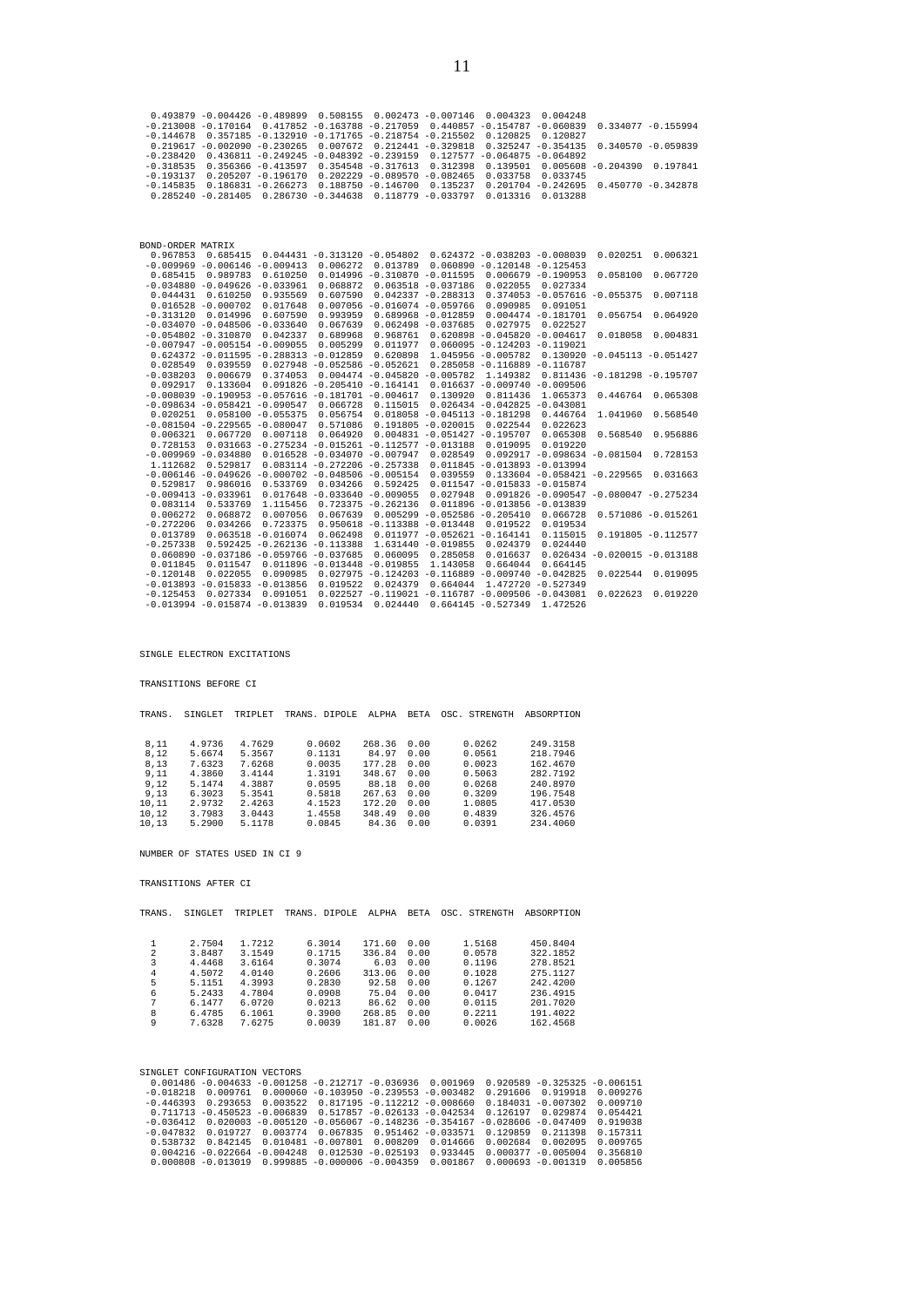TRIPLET CONFIGURATION VECTORS<br>-0.002184 0.000476 -0.001010 -0.201399 0.064843 -0.001962 0.812537 -0.543108 -0.006471<br>-0.001844 -0.006333 -0.001099 -0.762333 -0.018853 -0.003681 0.219323 0.608464 0.010165<br>-0.018748 0.012039  $\begin{array}{cccccccc} 0.800681 & -0.597986 & -0.008920 & 0.015971 & -0.003854 & 0.018389 & 0.014246 & 0.011344 & -0.017435 \\ 0.020110 & -0.014437 & -0.007268 & 0.017495 & 0.008490 & -0.564855 & 0.009527 & 0.002070 & 0.755001 \\ -0.006476 & 0.009441 & 0.001468 & 0$ 

ELECTRON DENSITY CHANGES

TOTAL ENERGY = -822.01734

PI-CONTRIBUTION TO DIPOLE MOMENT

ROWS USED = 10, 11

0.045329 0.000106 0.056699 0.000934 0.041350 0.018274 -0.016192 0.132762<br>-0.160762 0.026268 -0.123674 -0.001963 -0.129217 0.025444 -0.355229 0.173808<br>0.132942 0.133121

X-MOMENT= 0.00 Y-MOMENT = -0.72 Z-MOMENT = 11.81

TOTAL MOMENT = 139.91 ALPHA = 356.49 BETA = 0.00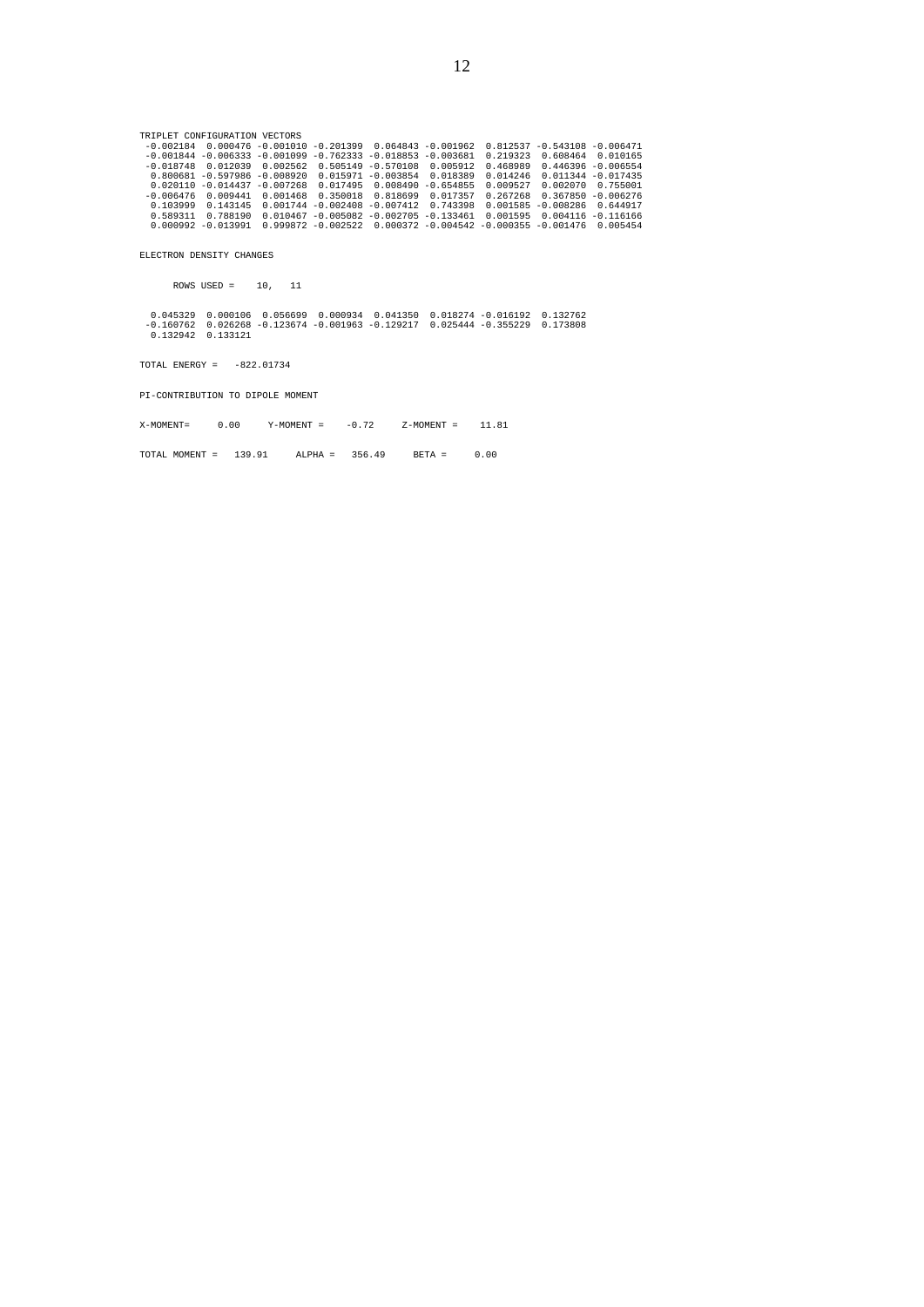| Group or Atom Type     | Atoms<br>$X-Y$   | Core<br>Charge<br>$\mathbf Y$ | $\beta_{X-Y}$<br>(eV) | VSIP <sub>Y</sub><br>(eV) | Electron<br>Affinity A <sub>Y</sub><br>(eV) | <b>Bond</b><br>Length $(A)$ |
|------------------------|------------------|-------------------------------|-----------------------|---------------------------|---------------------------------------------|-----------------------------|
| Carbon - Carbon        |                  |                               |                       |                           |                                             |                             |
| Aromatic               | $C = C$          | $\mathbf{1}$                  | $-2.4$                | 11.16                     | 0.03                                        | 1.40                        |
| Olefinic               | $C = C$          | $\mathbf{1}$                  | $-2.6$                | 11.16                     | 0.03                                        | 1.35                        |
| Olefinic               | $C-C=$           | $\mathbf{1}$                  | $-2.3$                | 11.16                     | 0.03                                        | 1.45                        |
| Halogenated            | $C = CC1$        | $\mathbf{1}$                  | $-2.6$                | 12.00                     | 0.61                                        | 1.35                        |
| Chloro                 | $C-C1$           | $\overline{2}$                | $-1.36$               | 23.3                      | 12.5                                        | 1.34                        |
| Carbonyl               |                  |                               |                       |                           |                                             |                             |
| General                | $C=O$            | $\mathbf{1}$                  | $-2.46$               | 18.0                      | 2.5                                         | 1.22                        |
| Free                   | $C = O$          | $\mathbf{1}$                  | $-2.46$               | 17.7                      | 2.47                                        | 1.22                        |
| H-Bonded               | $C = O$          | $\mathbf{1}$                  | $-2.46$               | 15.0                      | 0.71                                        | 1.22                        |
| Imine                  |                  |                               |                       |                           |                                             |                             |
| Acyclic                | $C=N$            | $\mathbf{1}$                  | $-2.8$                | 15.0                      | 0.97                                        | 1.26                        |
| Cyclic                 | $C=N$            | $\mathbf{1}$                  | $-2.4$                | 16.0                      | 2.5                                         | 1.40                        |
| <b>Sulphur Systems</b> | $C=N$            | $\mathbf{1}$                  | $-2.00$               | 12.0                      | 0.50                                        | 1.33                        |
| Cyano                  | $C \equiv N$     | $\mathbf{1}$                  | $-2.67$               | 14.2                      | 4.5                                         | 1.15                        |
|                        | $C-CN$           | $\mathbf{1}$                  | $-2.3$                | 11.2                      | 0.1                                         | 1.40                        |
| Azo                    | $N=N$            | $\mathbf{1}$                  | $-2.9$                | 14.7                      | 2.3                                         | 1.23                        |
|                        | $C-N=$           | $\mathbf{1}$                  | $-2.48$               | 14.7                      | 2.3                                         | 1.40                        |
| Azonium                | $N=N^+H$         | $\overline{2}$                | $-2.9$                | 22.0                      | 12.5                                        | 1.40                        |
|                        | $C-N+H-$         | $\overline{2}$                | $-2.75$               | 22.0                      | 12.5                                        | 1.40                        |
| Azo (H-bonded)         | $N=N$            | $\mathbf{1}$                  | $-2.9$                | 17.0                      | 2.6                                         | 1.23                        |
| Diazide                | $CN^{\dagger}=N$ | $\mathbf{1}$                  | $-3.0$                | 15.0                      | 2.5                                         | 1.15                        |
|                        | $C=N_2$          | $\overline{c}$                | $-2.0$                | 24.0                      | 12.0                                        | 1.40                        |
| <b>Nitro</b>           | $N-O$            | $\mathbf{1}$                  | $-3.05$               | 21.0                      | 2.5                                         | 1.21                        |
|                        | $C-N<$           | $\mathbf{2}$                  | $-2.0$                | 24.8                      | 12.5                                        | 1.49                        |
| <b>Sulphonyl</b>       | $C-SO2$          | $\mathbf{1}$                  | $-2.8$                | 18.0                      | 3.4                                         | 1.80                        |

# <span id="page-12-0"></span>**7.**0 **Generalised PPP Parameters.**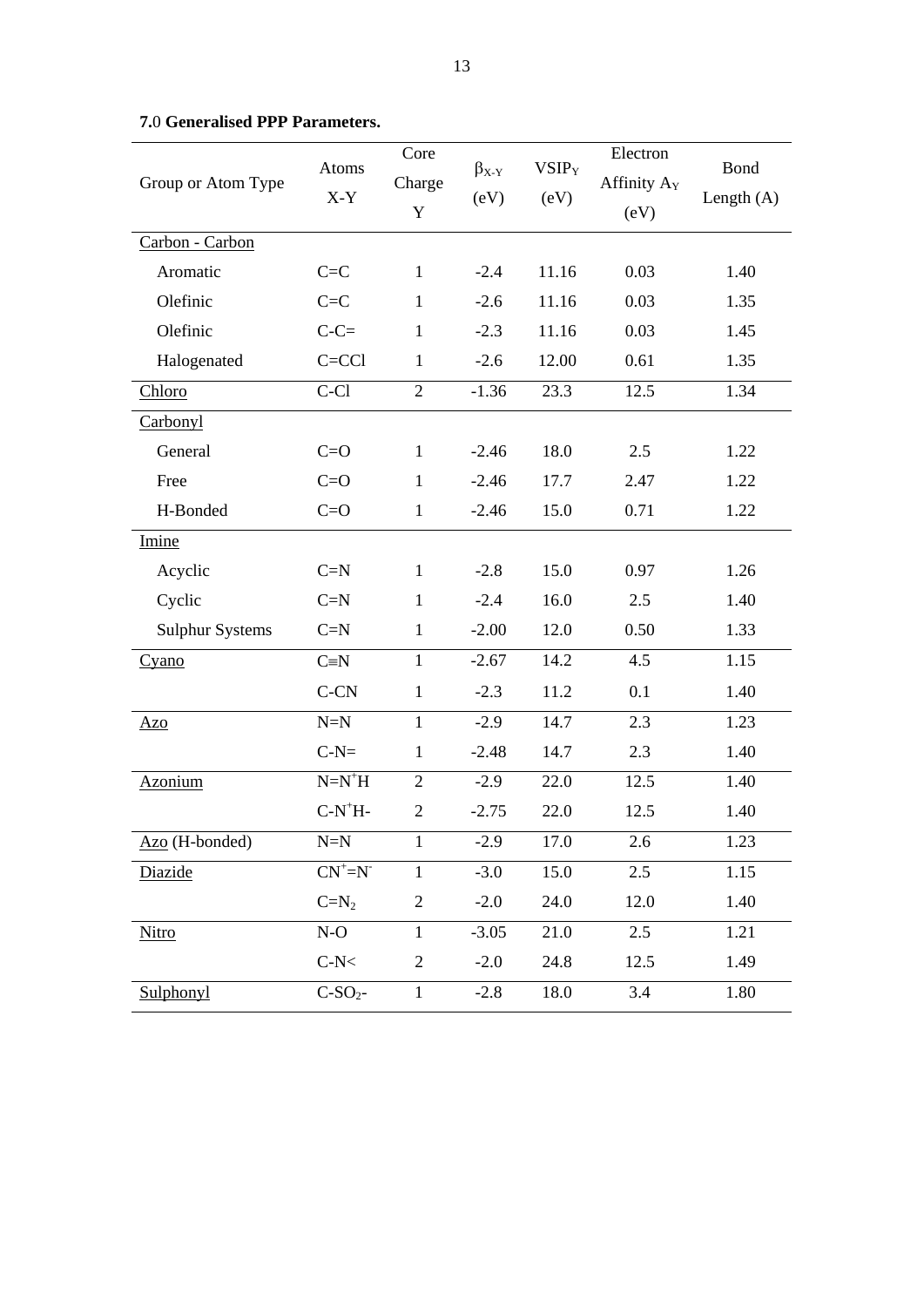| Group or Atom Type     | Atoms<br>$X-Y$                | Core<br>Charge<br>$\mathbf Y$ | $\beta_{X-Y}$<br>(eV) | VSIP <sub>Y</sub><br>(eV) | Electron<br>Affinity A <sub>Y</sub><br>(eV) | <b>Bond</b><br>Length $(A)$ |
|------------------------|-------------------------------|-------------------------------|-----------------------|---------------------------|---------------------------------------------|-----------------------------|
| Heterocyclics          |                               |                               |                       |                           |                                             |                             |
| $\pi$ -equivalent      | $C=N$                         | $\mathbf{1}$                  | $-2.6$                | 16.0                      | 2.5                                         | 1.33                        |
| $\pi$ -equivalent      | $C-N=$                        | $\mathbf{1}$                  | $-2.4$                | 16.0                      | 2.5                                         | 1.38                        |
| $\pi$ -equivalent      | $C-N<$                        | $\overline{2}$                | $-2.4$                | 18.0                      | 2.9                                         | 1.35                        |
| Thiazole C=N           | $C=N$                         | $\mathbf{1}$                  | $-2.4$                | 12.0                      | 0.5                                         | 1.33                        |
| $\pi$ -excessive       | $C-N$                         | $\overline{2}$                | $-2.4$                | 21.0                      | 10.0                                        | 1.35                        |
| $\pi$ -excessive       | $C-O$                         | $\overline{2}$                | $-2.4$                | 40.0                      | 14.5                                        | 1.35                        |
| $\pi$ -excessive       | $C-S$                         | $\overline{2}$                | $-1.0$                | 20.0                      | 10.0                                        | 1.71                        |
| Improved               | $\ddot{\phantom{a}}$<br>$C-S$ | $\mathfrak{2}$                | $-1.0$                | 24.0                      | 8.2                                         | 1.71                        |
| Pyrazolone             | $C-NH$                        | $\overline{2}$                | $-2.4$                | 21.0                      | 12.0                                        | 1.40                        |
| Azo dyes               | $C=N$                         | $\mathbf{1}$                  | $-2.6$                | 14.0                      | 2.0                                         | 1.40                        |
| (Hydrazone Form)       | $C = O$                       | $\mathbf{1}$                  | $-2.46$               | 15.0                      | 0.71                                        | 1.22                        |
|                        | $N-N=$                        | $\mathbf{1}$                  | $-2.3$                | 14.0                      | 2.0                                         | 1.40                        |
|                        | $N=C$                         | $\mathbf{1}$                  | $-2.6$                | 10.0                      | 0.75                                        | 1.40                        |
| Hydrazone              | $C=N$                         | $\mathbf{1}$                  | $-2.48$               | 15.0                      | 0.97                                        | 1.33                        |
| <b>Tautomers</b>       | $=N-NH$                       | $\mathbf{2}$                  | $-2.42$               | 18.0                      | 8.50                                        | 1.35                        |
| (Azonaphthols)         | $NH-C$                        | $\mathbf{1}$                  | $-2.75$               | 11.16                     | 0.03                                        | 1.40                        |
|                        | $C = O$                       | $\mathbf{1}$                  | $-2.46$               | 17.7                      | 2.47                                        | 1.22                        |
| <b>Electron Donors</b> |                               |                               |                       |                           |                                             |                             |
| Hydroxy (free)         | C-OH                          | $\overline{2}$                | $-2.60$               | 32.9                      | 11.4                                        | 1.36                        |
| Hydroxy (H-bd)         | C-OH                          | $\overline{2}$                | $-2.60$               | 28.0                      | 10.0                                        | 1.36                        |
| Methoxy                | C-OMe                         | $\mathbf{2}$                  | $-2.60$               | 32.9                      | 11.4                                        | 1.36                        |
| Phenoxide              | $C-O^{\dagger}$               | $\mathbf{1}$                  | $-2.60$               | 17.7                      | 2.47                                        | 1.36                        |
| Hydrazone (free)       | $=N-NH$                       | $\overline{2}$                | $-2.42$               | 21.0                      | 9.26                                        | 1.35                        |
| Hydrazone anion        | $=N-N$                        | $\mathbf{1}$                  | $-2.42$               | 10.0                      | 0.05                                        | 1.35                        |